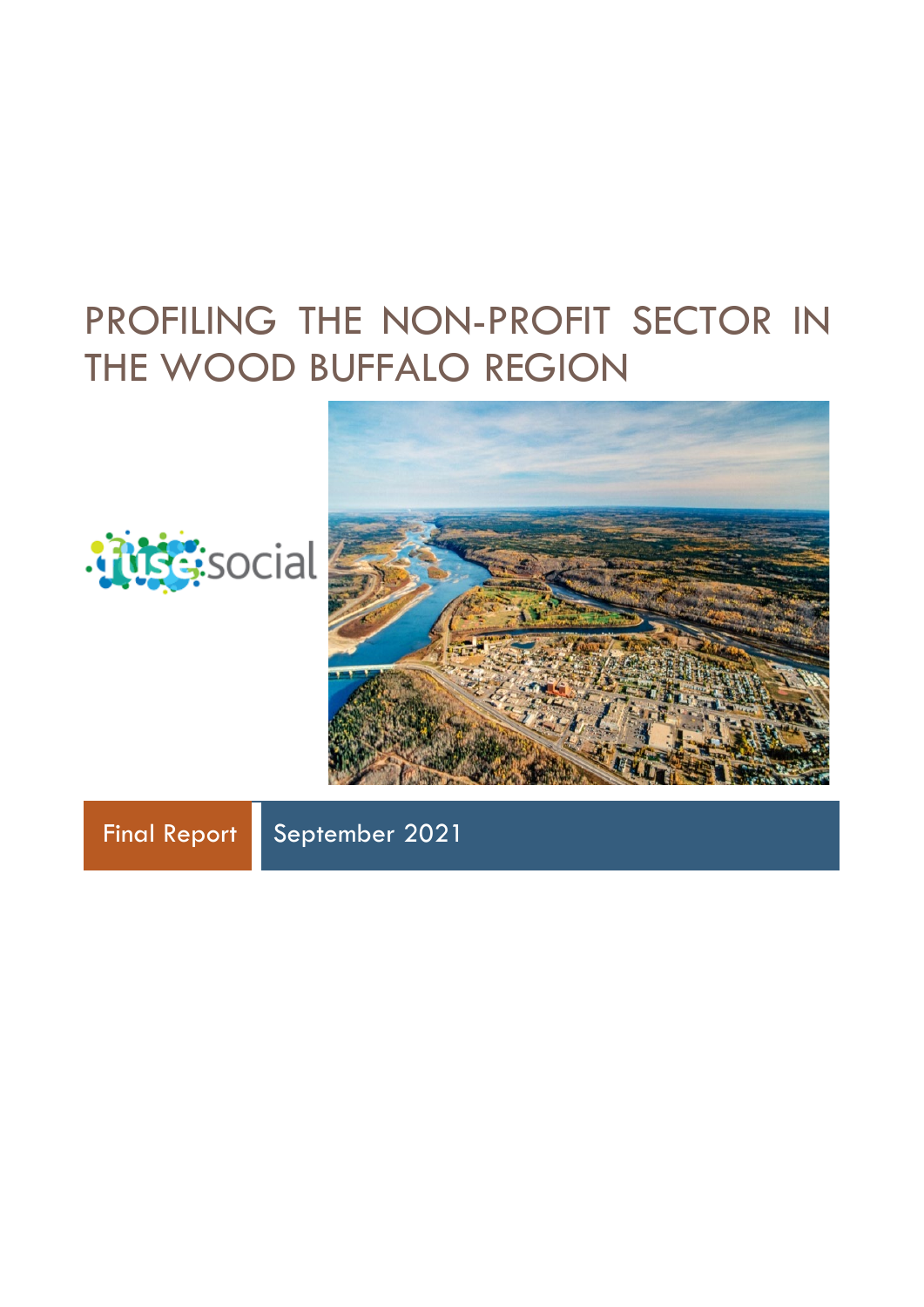# ACKNOWLEDGEMENTS

FuseSocial would like to recognize the team who created this report.

# **RESEARCH FIRM**

Objective Research and Evaluation Inc.

# **DIRECTION AND EDITING**

Chantal Beaver, Executive Director, FuseSocial Shannon Rex, Special Projects Manager, FuseSocial

# **Land Acknowledgement**

FuseSocial would also like to take this opportunity to acknowledge the Indigenous Peoples of Treaty 8 region, which includes the Cree, Dene, and Métis, whose footsteps have marked these lands for centuries.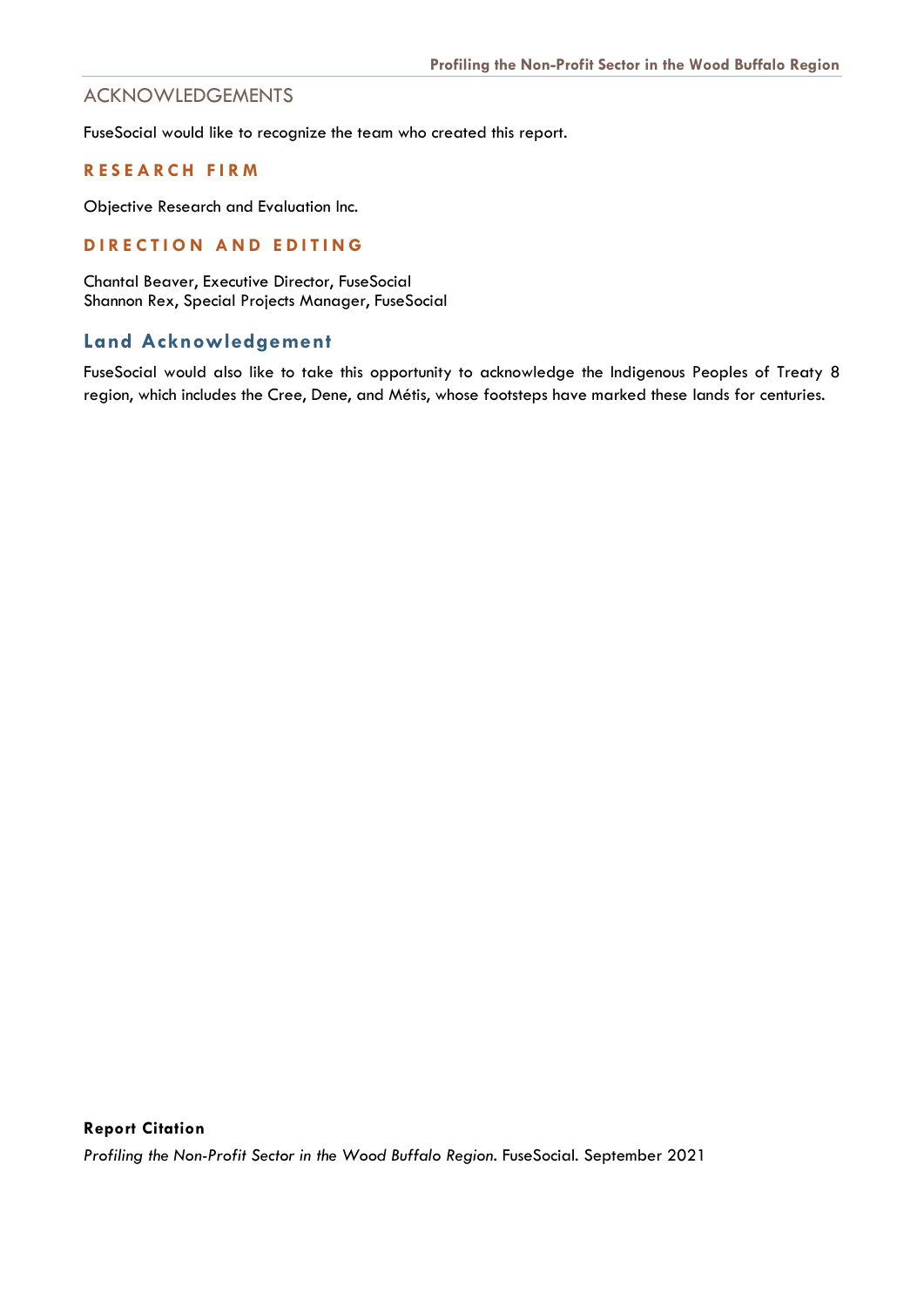# SECTION 1: INTRODUCTION

The non-profit sector in the Wood Buffalo Region currently finds itself in a state of dynamic change. This change has been precipitated by a host of environmental, economic, and social factors. Factors such as the downturn in the economy, the devastation caused by wildfires, and social issues brought about by the COVID-19 pandemic have forced non-profit organizations in the Wood Buffalo Region to adapt and significantly adjust how they support residents within the community. Like most situations involving this type of response, there are both complex challenges and unique opportunities for improvement.

Prior to developing solutions to these challenges or capitalizing on these opportunities for improvement, clarity about the composition of the non-profit sector and the nature of the organizations that compose this sector in the Wood Buffalo Region is required. FuseSocial is committed to pursuing this clarity. This pursuit has involved gleaning useful insights from other organizations with a vested interest in understanding the broader non-profit sector in Canada and the province of Alberta. Several of these organizations have conducted research studies. While the results and recommendations reported from these studies are useful, important local knowledge gaps persist. Thus, in 2021 FuseSocial commissioned a research study in an effort to fill some of these knowledge gaps and support the development of clarity for the non-profit sector in the Wood Buffalo Region.

This report begins with an overview of key research studies previously conducted by other organizations. This overview is provided to set establish the landscape and set the context for FuseSocial's research study. The remainder of this report consists of the methods used to conduct FuseSocial's research study as well as the results that emerged from the study. It is hoped that this report will serve as the baseline for all future efforts to profile, reconcile, and understand the non-profit sector in the Wood Buffalo Region.

# SECTION 2: RELEVANT RESEARCH STUDIES

The non-profit sector is a crucial pillar of all communities across Canada. The organizations that comprise this sector are commonly viewed as an important part of the fabric that shapes that character, culture, and customs that residents in communities adopt and live by. An innumerable amount of supports and opportunities are offered to residents by non-profit organizations and no community would function well without these organizations. To better understand how the non-profit sector lives, breathes, and evolves numerous research studies have been carried out within Alberta and across Canada. Recent studies have focused on how to stabilize and improve the non-profit sector as it grapples with change in uncertain times. Many studies focused on the impacts of the COVID-19 pandemic. Six key studies are summarized here.

# **Study 1**

# *Catalyst for Change: A Roadmap to a Stronger Charitable and Non-Profit Sector*

In 2018 the Senate of Canada examined and reported on the charitable and non-profit sector in Canada. The task was deemed to be urgent with service demands rising and funding becoming increasingly more constrained. The Senate determined that a new roadmap was needed to enable the sector to continue to build upon its strengths as it adapts to new and emerging realities. Through the course of the study the Senate held



24 public hearings and heard from 160 individuals, including government officials, legal and policy experts, funders, volunteers, front-line workers, and board members. Four key topics were explored through this study.

- 1. The people working and volunteering within the sector.
- 2. Funding for the sector.
- 3. The rules governing the sector.
- 4. The need for a "home within the federal government for the sector.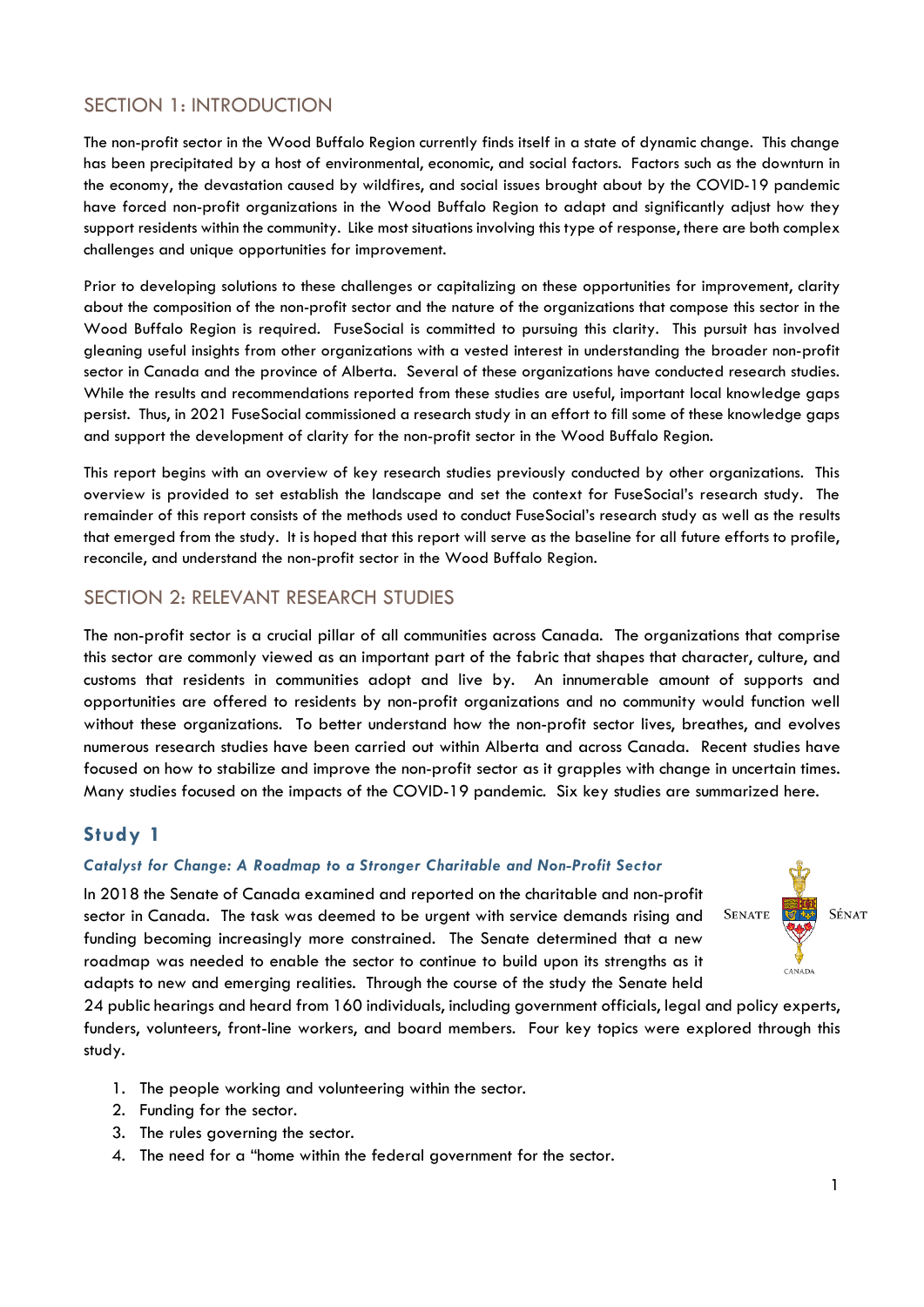Key findings from the study were as follows.

- 1. People lie at the heart of the sector success. However, the Senate identified that charities and nonprofit organizations are concerned about the barriers to volunteering and the challenge of recruiting the next generation of volunteers and staff. Concerns about pay pensions benefits and training work top of mind amongst employers within the sector.
- 2. The charitable and non-profit sector relies on three main sources of funding: government funding, donations, and earned income. The Senate concluded that innovative approaches are needed to ensure the future viability of these sources of funding.
- 3. It was found that the current rules, guidance, and policies that organisations in the sector are expected to operate under make it difficult for them to partner with other organizations both within Canada and abroad.
- 4. There is no one single strategy or quick fix that would ensure the sector can continue to thrive and play a vital role at the heart of Canadian communities. A key to the sector's continued success is a strong relationship between the sector and the federal government.

At the conclusion of this study the Senate was impressed and inspired in equal measure. Impressed by the unstinting commitment of those who work tirelessly to serve their communities locally nationally and internationally. Inspired by the deep reservoir of talent and tenacity that runs through our country. The acknowledged that the sector enriches the lives up citizens across the country in an infinite variety of ways and should be provided with the resources and respect that it required to be sustainable and grow to meet challenges as they arise. To this end, the Senate made 42 recommendations. These recommendations aimed at accomplishing the following.

- **That the people who comprise the sector are fully recognized and supported.**
- **That a national volunteer strategy is established.**
- That strong and stable funding for organizations within the sector is ensured.
- **That donations do not languish in donor advised funds.**
- **That clear rules, guidance, and policies are in place to support governance and operations.**
- **That charities and non-profit organizations have greater freedom to work with partners.**
- That the legal meaning of the term "charity" and "non-profit" correspond with public expectations.
- That a strong relationship between the sector and the federal government is built.
- That a report on the state of the sector is developed annually.

# **Study 2**



of Voluntary Organizations

*Transforming the Non-Profit Community in Edmonton*

In 2021 the Edmonton Chamber of Voluntary Organizations (ECVO) conducted research to identify myths, trends, and areas for change their non-profit community. The goal was to lay the foundation for a model of change that would allow the community to transform and reinvent itself in the face of emerging challenges.

ECVO facilitated 24 focus groups involving 58 stakeholders within the community to accomplish the following.

- 1. To begin the process of critical reflection by discussing the ideological shifts and operational changes they have emerged over the past several decades of change in the non-profit community.
- 2. To gather information about our current ways of thinking and doing to improve both individual and organizational circumstances.
- 3. To ensure that individuals working in the sector were not only supportive of this work but ready and willing to engage in collective actions to generate change.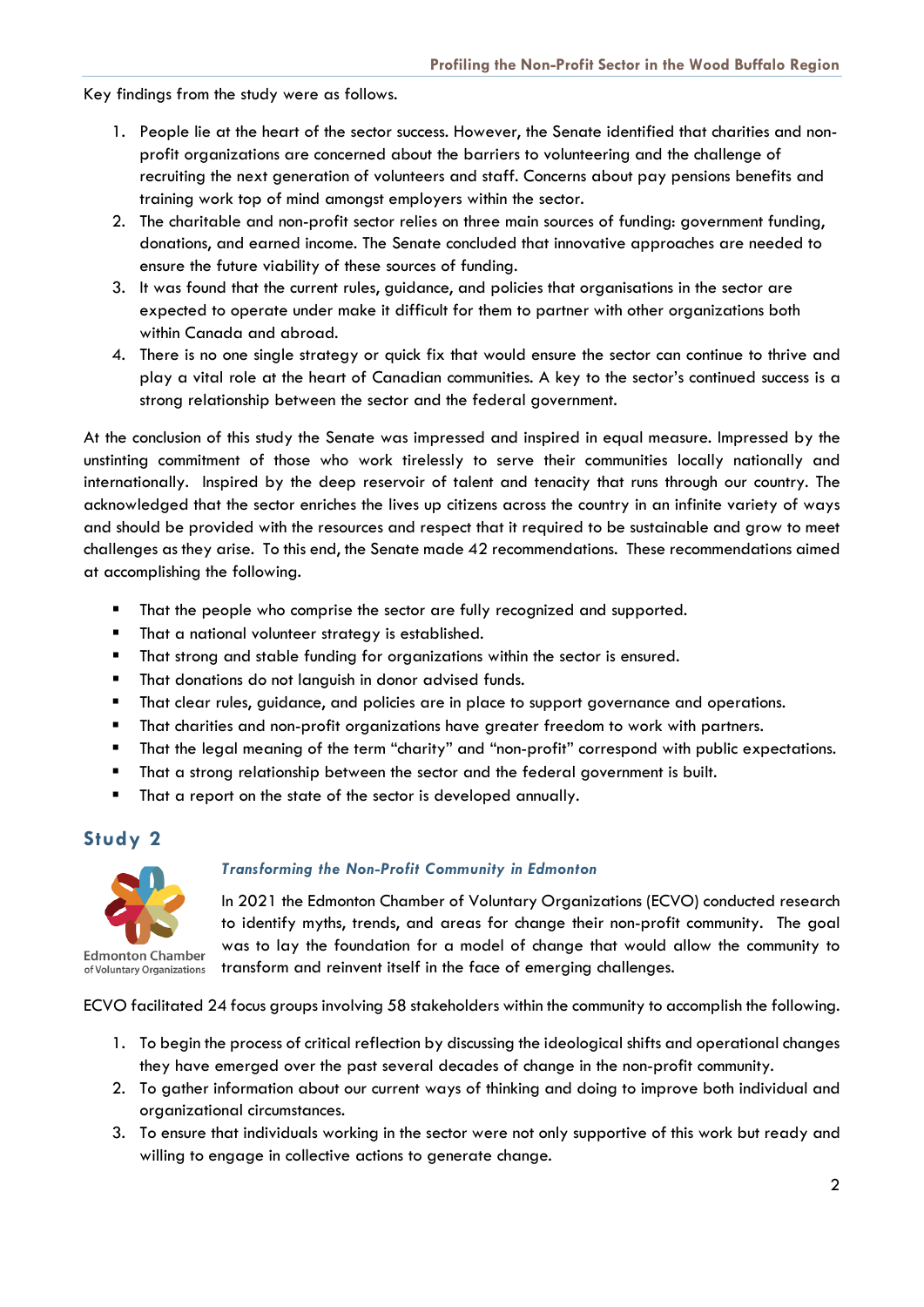Myths and trends were identified during these focus groups. These myths and trends are summarized below.

- 1. That the non-profit sector is truly voluntary.
- 2. That non-profit organizations are flexible and responsive.
- 3. That non-profit organizations operate as representatives of the community.
- 4. That the non-profit sector is apolitical.
- 5. That non-profit programs are fully data-driven and evidence-based.
- 6. That the non-profit sector is truly altruistic.

# **MYTHS TRENDS**

- 1. Short-term, contract-based funding
- 2. Venture philanthropy
- 3. 'Business-like' practices
- 4. The organization as the primary unit of analysis
- 5. Outdated board structures
- 6. Individualized programming of subsectors

The ECVO proposed a model of change to support the "re-imagining" of their non-profit community. This model consisted of four pillars: the pillar of service, the pillar of power, the pillar of consciousness, and the pillar of policy. Each pillar was supported by a distinct series of recommendations to enable action. The recommendations for each pillar are presented below.

# **PILLAR OF SERVICE**

- 1. Shift our focus from organizational relief to structural transformation by articulating a 50-to-100 year vision for Edmonton's non-profit community.
- 2. Reframe how we organize and deliver services, while de-centring the organization.
- 3. Stand behind the value of the work, while seeking new funding arrangements.

# **PILLAR OF POWER**

- 1. Authentically engage with and remain accountable to the community.
- 2. Stop discussing the lack of diversity of our leadership positions and do something about it.
- 3. Train and hire those impacted by interpersonal, institutional, and systemic harms.
- 4. Address the inequities in workforce practices.

# **PILLAR OF CONSCIOUSNESS**

- 1. Build the social justice competencies of the non-profit community.
- 2. Value the need for structural change and fund the mechanisms required to generate it.
- 3. Introduce new knowledge systems into our decision-making processes.
- 4. Collectively position the non-profit community as an essential element of our social, political, and economic fabric.

# **PILLAR OF POLICY**

- 1. Develop a system-level framework for advocacy and awareness.
- 2. Collectively invest in a mechanism to do the research required for proper advocacy.
- 3. Be brave enough to fund advocacy efforts.

ECVO expressed hope that their research would serve as a catalyst for a process of bottom-up mobilization for transformative change. To this end, ECVO challenged their community to make use of the information in their research report to build new forms and methods of participation, decision making, leadership, and resource distribution.

# **Studies 3 and 4**

*From Emergency to Opportunity: Building a Resilient Alberta Non-Profit Sector After COVID-19 and Community Prosperity Now: A Blueprint for Community Recovery*

In 2020 the Calgary Chamber of Voluntary Organizations (CCVO) identified the need to assess the impact of recent changes brough about by the COVID-19 pandemic on the state of the non-profit sector. This led CCVO to conduct two research studies.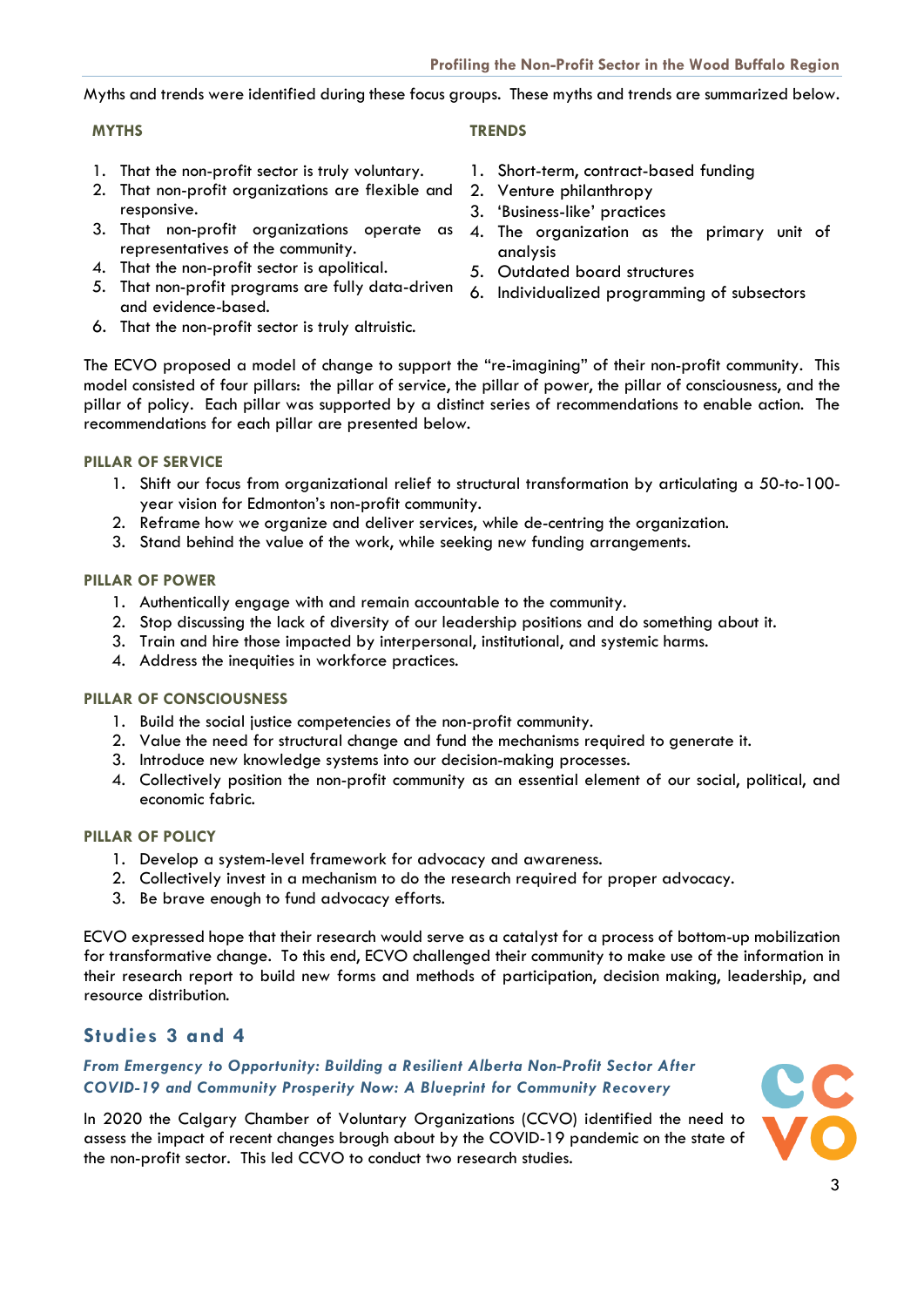The first study drew on data collected in the 2020 Alberta Non-Profit Survey, and from surveys by the Alberta Non-Profit Network (ABNN), Imagine Canada, and other partner organizations across Canada. This study highlighted four areas where non-profit organizations are expected to feel the greatest impact of the pandemic.

- 1. Increased service demand without timely recognition and support.
- 2. Decreased revenue.
- 3. Diminished organizational capacity.
- 4. Transitioning technology and the impacts of remote work.

CCVO recommended that organizations in the non-profit sector work together and collaborate with each other to identify and implement solutions to these issues. Further, CCVO stated but the private sector is well positioned to contribute two solutions as well by providing pro bono services, encouragement to staff employees in their organizations to volunteer, provision of emergency planning professionals, access to corporate training opportunities, and technology access training and maintenance. CCVO called upon funders to Fund operational costs, emergency service supports, and innovative projects that address the impacts outlined above. With provincial government support, CCVO reasoned that current and future issues associated with the pandemic and other emergencies that resemble the pandemic can be appropriately managed effectively responded to.

The second study delved deeper into the findings from the first study and provided a blueprint for community recovery. The blueprint provided asked the following.

- 1. That the non-sector, private sector, provincial government, and funders work together to reframe their thinking about the role and purpose of non-profit sector.
- 2. That the non-profit sector be bold.
- 3. That the non-profit sector create more possibilities by focusing on select key priority areas.
- 4. That governments and community champions supported investment in social infrastructure.

The fourth ask of CCVO's community recovery blueprint came with a specific recommendation. Namely, that the provincial government create a \$350 million Social Infrastructure Fund to aid community recovery. This Fund would address the diversity of the non-profit sector, the mental health of community members, support for technological advancement, and engaging Alberta youth to be the leaders of our communities.

# **Studies 5 and 6**



# *The Impact of COVID-19 on Alberta's Non-Profit and Voluntary Organizations and Imagine Canada's Sector Monitor: Charities and the COVID-19 Pandemic*

In 2020 the Alberta Non-Profit Network (ABNN) and Imagine Canada both conducted research studies to assess the impact of the COVID-19 pandemic. ABNN's study focused on Alberta non-profit organizations and Imagine Canada's study took non-profit organizations from across Canada into consideration.

Key findings from the ABNN study were as follows.

- More than 60% of organizations anticipate dealing with the impacts of COVID-19 long-term.
- Five anticipated future impacts of the pandemic were concerns over low financial reserves, increased demand for services by clients and communities, reduced hours for staff due to budget constraints, difficulties engaging volunteers, and reduced revenue from earned income.
- **More than 75% of organizations indicated that emergency funding would be needed to maintain** operations and meet service demands.
- Organizations would like emergency funding to support their operations, service delivery, and adoption of new technologies.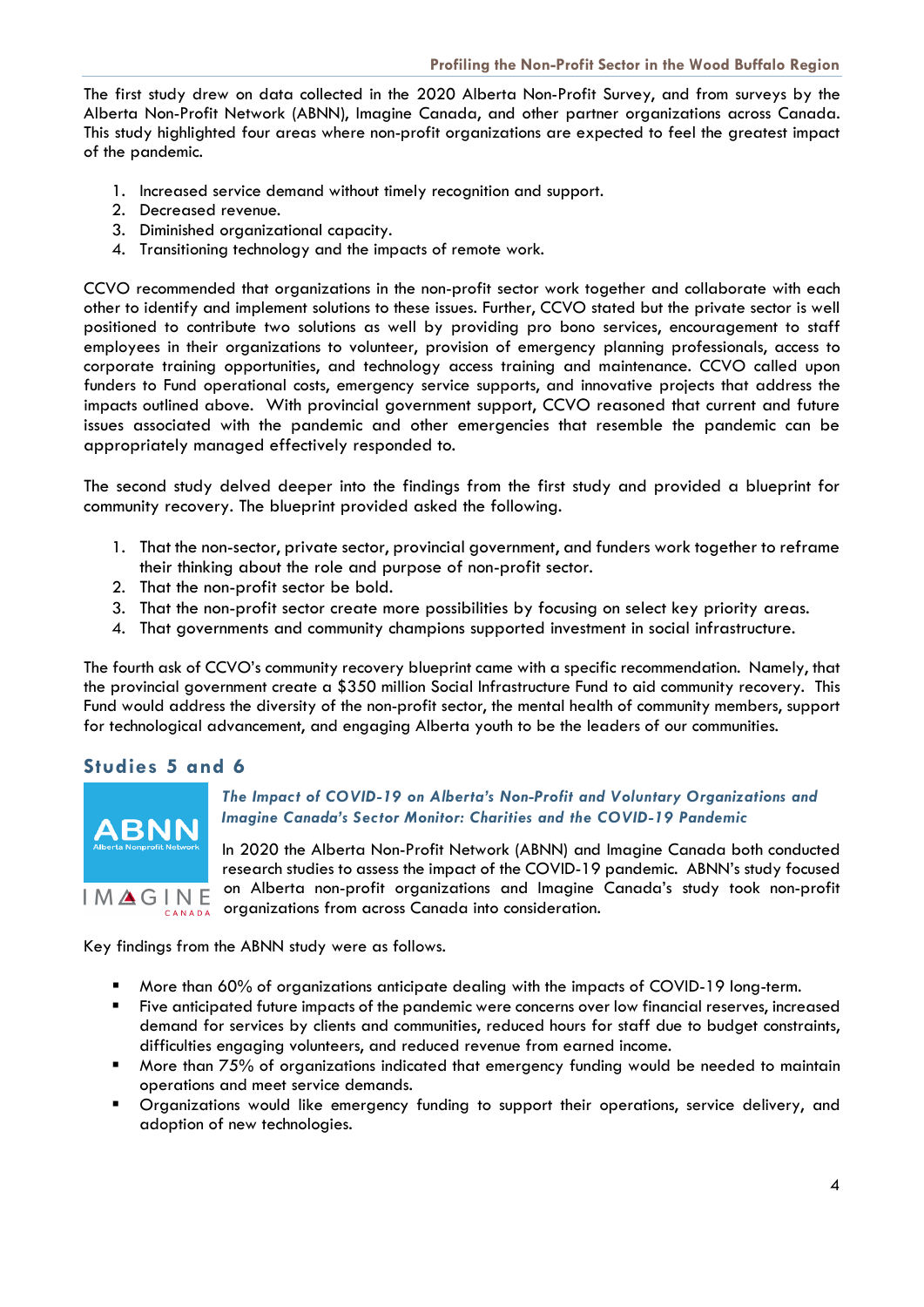Key findings from the Imagine Canada study were as follows.

- Organizations are experiencing significant and broad-based declines in revenue.
- **•** Organizations have been forced to reduce paid staff and have a limited base of volunteers.
- **•** Organizations with earned income have been hit the hardest.
- **•** Organizations are pessimistic for the future but are continuing to operate, nonetheless.

Both ABNN and Imagine Canada recommended periodic, ongoing surveys to monitor emerging trends and developments in the non-profit sector. This recommendation was based on the fact that the duration and long-term impacts of the pandemic are largely unknown due to the unprecedented nature of the issue. Without ongoing monitoring important impacts may be unreported and consequently overlooked.

# **Lessons from Relevant Research Studies Aforementioned**

Six important lessons can be learned by considering the research studies summarized above.

- 1. There is a high degree of interest in developing a clearer understanding of the non-profit sector across Canada and in Alberta. This interest is primarily being driven by the fact that the values and principles that drive the strategy and operations of organizations within the sector are poorly understood. In addition to being poorly understood, the nature of the non-profit sector is constantly evolving, and historical practices have become antiquated and of low utility in current conditions. Widescale change and significant, high-impact society events (e.g., COVID-19) have shattered the stability of any previously accepted knowledge or assumptions, pushing those within and outside the non-profit sector to seek higher forms of insight and new concrete information and knowledge.
- 2. The people who work within the non-profit sector (i.e., staff, volunteers) are the bedrock upon which sustainable success will be built upon. Concerns about locating, recruiting, developing, and retaining high-quality people with an enduring level of commitment to the non-profit sector abound at the national and provincial level. All parties, from elected officials to organizational leaders within and outside the non-profit sector have expressed an urgent desire to rectify these concerns and have articulated the need for broader, coordinated strategies to accomplish this goal.
- 3. Funding, or a lack thereof, is something that consistently ranks as an area of concern for non-profit organizations. The sheer lack of funding to support basic operations and delivery of programs and services lies at the heart of this concern. The lack of opportunities to explore partnerships and collaborations that would lead to better use of limited funds is a less well defined, but equally important root cause of this concern. High impact society events, such as the COVID-19 pandemic, have only served to exacerbate this concern with a significant number of non-profit organizations struggling to offer the volume and quality of services that their communities need and demand. These needs and demands are predicted to increase in the years ahead as both the number of funders and the number of funding dollars diminish, and social issues rise.
- 4. Those within and outside the non-profit sector have grown tired of dialogue about how to make positive, sustainable changes to the non-profit sector and emphatically support the application of research knowledge to influence policy and process changes that lead to tangible improvementoriented actions. The adage expressions that "talk is cheap" and "actions speak louder than words" ring clear and true for many in the non-profit sector.
- 5. Preparation for the unexpected has been problematic leaving many organizations in the non-profit sector at a loss when challenges inevitably arise. There has been a rising call for more organizations to invest in strategies that help not only them but the entire sector to align, collaborate, partner, and rally together when these challenges occur. Research findings that emerged during the COVID-19 pandemic serve to reinforce this notion and serve as strong illustration of what potentially devasting impacts can occur when a future oriented, resiliency-minded orientation to planning and implementation are not consistently adopted by all members of a non-profit community.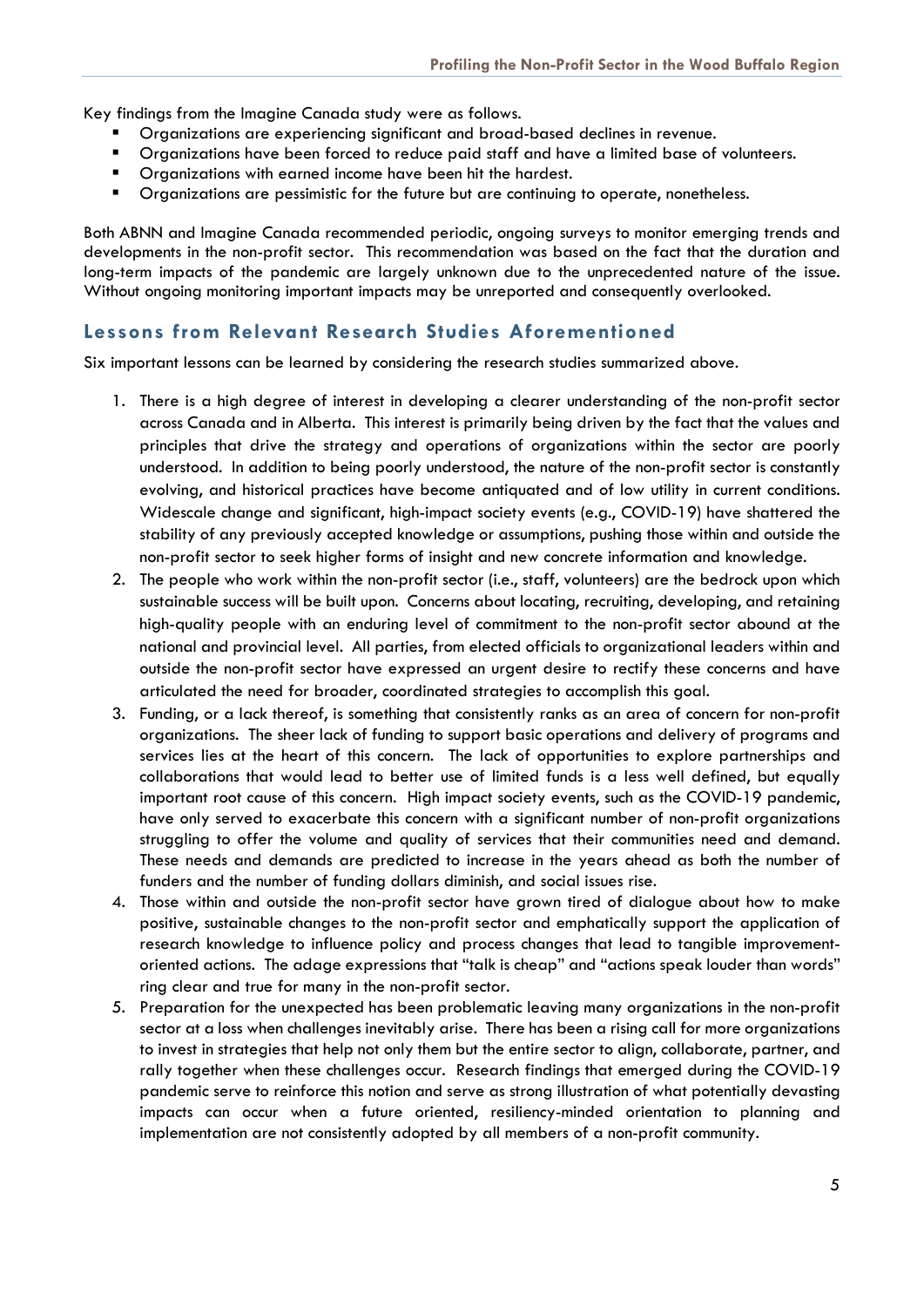6. Considerations related to the measurement of both organizational and sector-level performance are consistently absent when the state of the non-profit sector is being researched. This gap is concerning as without this form of data, those within and outside the non-profit sector are constantly left guessing as to whether they have achieved the type and level of impact desired. Any discussions about the sustainability of the non-profit sector, how the sector will evolve, and what the future holds for the sector are irrelevant without pausing to think about how success will be defined and measured by all parties involved in this work.

# **Gaps Requiring Further Research Attention**

The most important gap that exists is a clear and concise picture of the composition of the non-profit sector. At a national level the most recent attempt to capture this information was carried out in 2003[1.](#page-7-0) At the provincial and territorial level no comprehensive efforts have been undertaken to date. Similarly, few regional and community level non-profit sector profiles have been developed. This is especially true in the northern region of Alberta where to date no such profile has been created. Thus, no other data of this nature exists. As a consequence, it is not possible to clearly and accurately describe how the non-profit sector in the Wood Buffalo Region is built.

For the Wood Buffalo Region, this gap is tremendously important because without a clear and accurate profile of the non-profit sector, it is not possible to engage in productive discussions about sustainability and the future of the sector. Knowledge about how the non-profit sector is built is a fundamental building block for these conversations because it promotes alignment, focus, trust, and confidence. All of these items are building blocks for coordinated action aimed at achieving sustainable, collective impact at a community level. Without this picture, non-profit organizations lack the confidence to invest in wider-scale activities that facilitate collective growth and development. Instead, they choose to safely work within the confines of their own organizational environments, serving what they perceive to be "their" target audiences. These behaviours are well intentioned, but inadvertently lead to the construction of arbitrary silos. These silos lead to and consistently reinforce solo rather than collective action, effectively eliminating opportunities to coordinate the application of limited resources to serve the needs of the entire community effectively.

FuseSocial commissioned the current research study in an attempt to eliminate the knowledge gap and to create an up-to-date profile of the non-profit sector in the Wood Buffalo Region. FuseSocial commissioned this research with the full awareness that it would likely be difficult to create a full and comprehensive profile through one research study. There was a conscious recognition that asking all organizations in the non-profit sector to share what has historically been perceived as private or confidential information openly is bold. Further, it was recognized that asking all organizations in the non-profit sector to collectively invest in this research and actively support the development of a profile that has never existed before is unfamiliar and may met with distrust or disinterest. However, the benefits envisioned for the non-profit community in the Wood Buffalo Region were strong enough to motivate FuseSocial to proceed with this research study.

# SECTION 3: CURRENT RESEARCH STUDY

# **Research Purpose**

The purpose of this research study was to develop a clear and comprehensive profile of the non-profit sector in the Wood Buffalo Region.

Several key aspects of the non-profit sector in the Wood Buffalo Region were to be included in this profile. The key aspects were to include, but not to be limited to the following.

<span id="page-7-0"></span><sup>1</sup> *National Survey of Non-Profit and Voluntary Organizations.* Statistics Canada. 2003.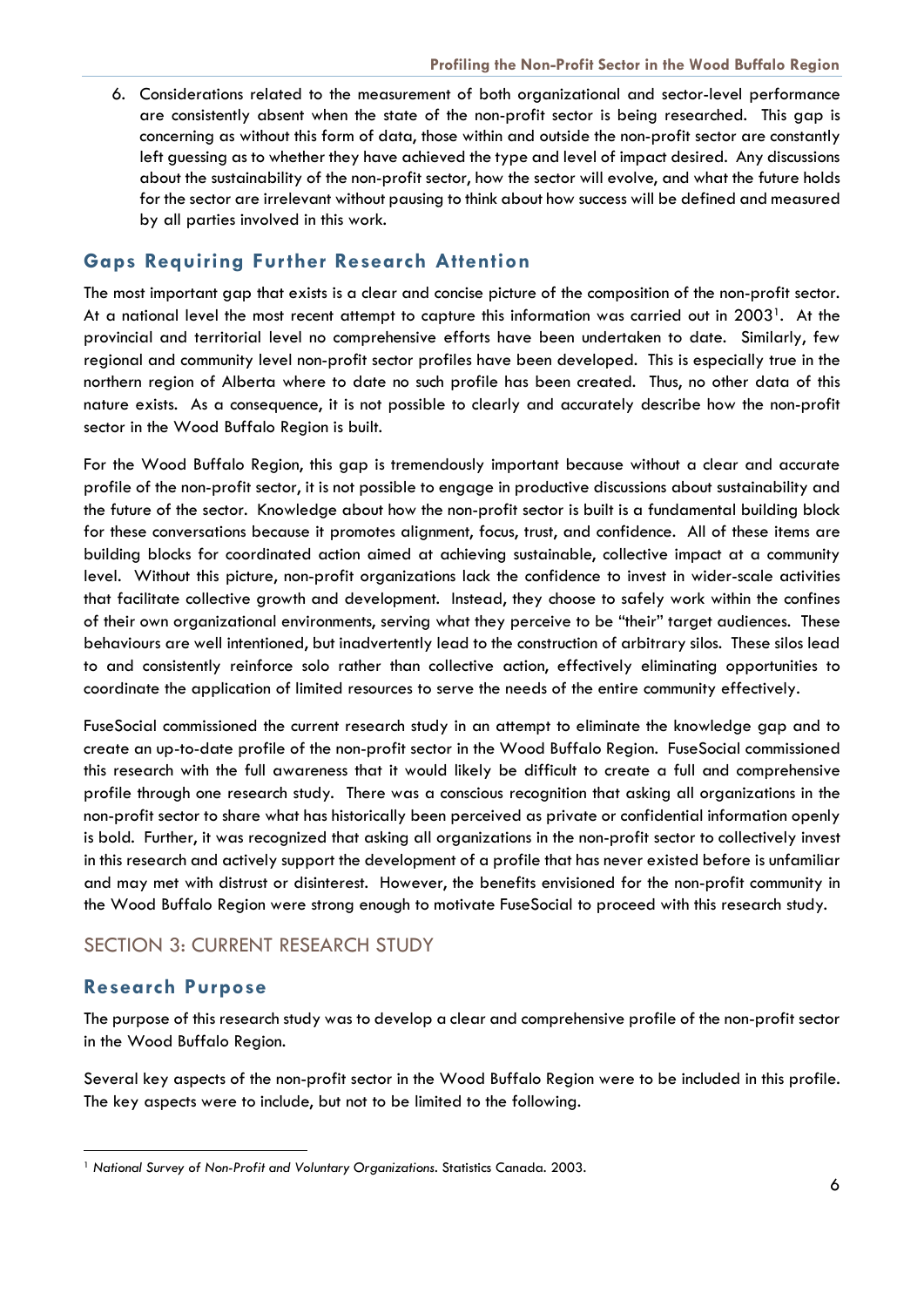- **The number of active non-profit organizations in the Wood Buffalo Region.**
- The target populations served by identified organizations.
- **The types of programs and services offered by identified organizations.**
- **The level of engagement in collective impact initiatives and local events**
- **The funding streams supporting program and service delivery of identified organizations.**

# **Glossary of Key Terms**

The definitions of key terms used during the current research study are presented in the table below.

TABLE 1: ALPHABETICAL LISTING OF KEY TERMS AND DEFINITIONS

| <b>Key Term</b>                                                                        | <b>Definition</b>                                                                                                                                                                                                                                                                                                                                                                                                                                   |
|----------------------------------------------------------------------------------------|-----------------------------------------------------------------------------------------------------------------------------------------------------------------------------------------------------------------------------------------------------------------------------------------------------------------------------------------------------------------------------------------------------------------------------------------------------|
| Accreditation body                                                                     | An accreditation body is an organization that provides<br>accreditation services, which is a formal, third-party<br>recognition of competence to perform specific tasks.                                                                                                                                                                                                                                                                            |
| Active non-profit organization                                                         | Assigned to an Alberta society, Alberta non-profit<br>company, or extra-provincial non-profit legal entity that is<br>valid. Subsisting or presently operating in Alberta.                                                                                                                                                                                                                                                                          |
| Inactive non-profit organization                                                       | Assigned to an Alberta society, Alberta non-profit<br>company, or extra-provincial non-profit legal entity that is<br>invalid. No longer subsisting or presently operating in<br>Alberta.                                                                                                                                                                                                                                                           |
| Non-profit organization                                                                | Non-profit organizations are associations, clubs, or societies<br>that are not charities and are organized and operated<br>exclusively for social welfare, civic improvement, pleasure,<br>recreation, or any other purpose except profit. In Alberta,<br>incorporation can take place under the Agricultural<br>Societies Act, Companies Act, Religious Societies Lands Act,<br>Societies Act, and a small number of private acts.                 |
| Parent organization                                                                    | Parent organization means that part of a non-profit/<br>charitable organization or sponsor which coordinates,<br>supervises, or exercises control over policy, fund-raising,<br>and expenditures, or assists or advises one or more<br>chapters, branches, or affiliates of a non-profit/charitable<br>organization or sponsor.                                                                                                                     |
| Programs and services                                                                  | Programs and services are the activities conducted by a<br>non-profit entity in the fulfillment of its mission. An efficient<br>non-profit will expend the bulk of its funds on programs<br>and services. Donors are more likely to contribute funds to<br>non-profits that spend the bulk of their income on programs<br>and services                                                                                                              |
| Registered<br>charity<br>non-profit<br>organization<br>with<br>or<br>charitable status | Registered charities are charitable organizations, public<br>foundations, or private foundations that are created and<br>resident in Canada. They must use their resources for<br>charitable activities and have charitable purposes that fall<br>into one or more of the following categories:<br>The relief of poverty<br>٠<br>The advancement of education<br>٠<br>The advancement of religion other purposes that<br>٠<br>benefit the community |

# **Research Methodology**

The Government of Alberta's non-profit registry was consulted to identify non-profit organizations operating in the Wood Buffalo Region. As of March 2021, 441 non-profit organizations were listed in this registry. Information about these non-profit organization was collected using an online survey.

The online survey consisted of 32 questions designed to gather the insights necessary to develop a comprehensive profile of the non-profit sector in the Wood Buffalo Region. The 32 questions in the online survey were grouped into six sections.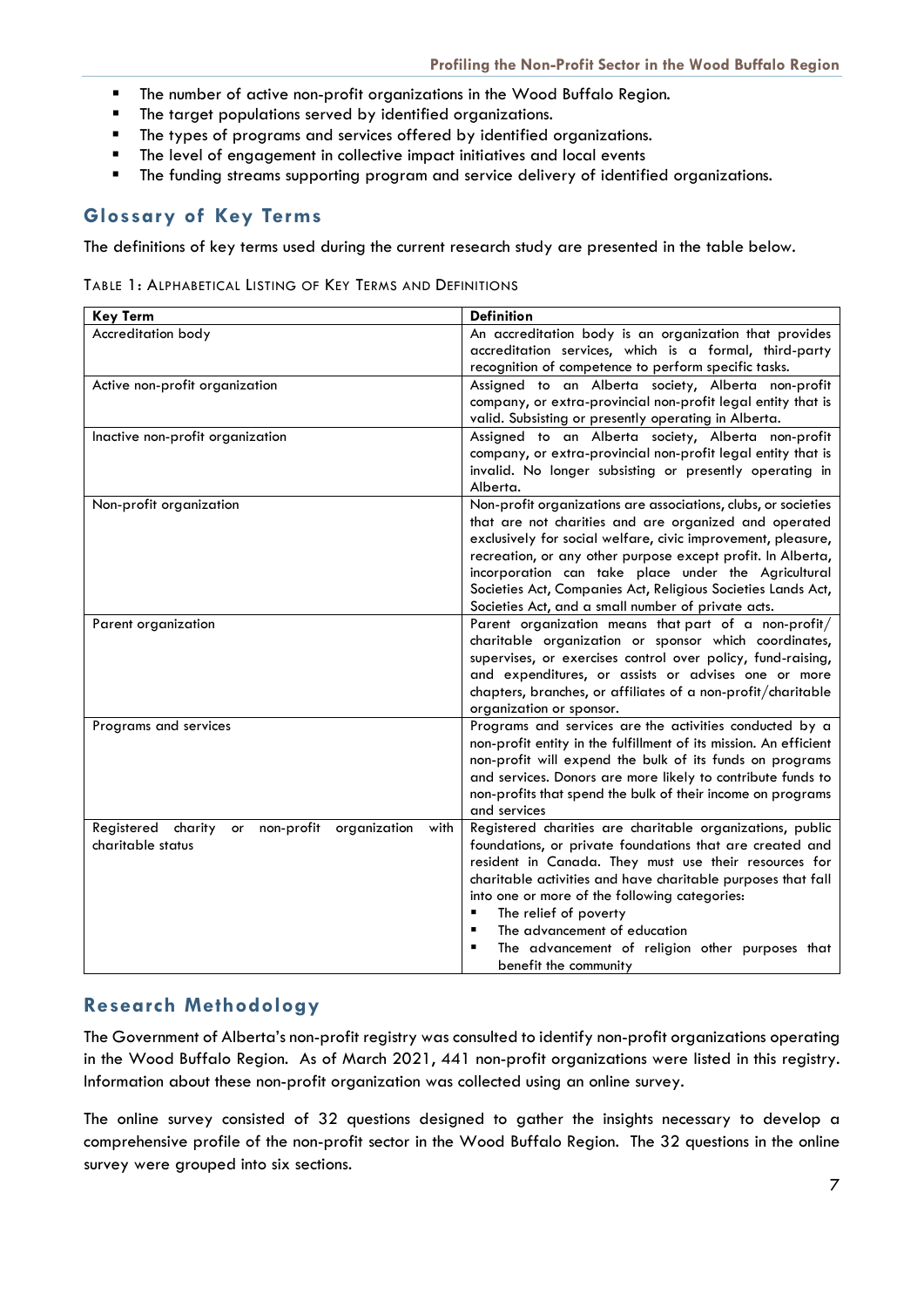# Section 1: Organizational Overview

- The name of the organization and when the organization was founded
- The leader and contact information for the organization
- Whether the organization is part of a parent organization
- Whether the organization has charitable status
- **Whether the organization has accreditation status**
- Whether the organization offers programs and services
- Whether the organization serves individuals or other organizations
- The topic areas of focus that the organization is dedicated to

#### Section 2: Strategic Focus

- The mission and strategic objectives of the organization
- What strategic challenges the organization currently faces

#### Section 3: Programs and Services

- What types of programs and services the organization offers to the community
- **The types of individuals and groups that the organization's programs and services serve**
- What issues the organization strives to address through the delivery of programs and services

#### Section 4: Results and Impact

- **What the measures of success are for the organization**
- Whether the organization collaborates with other organizations in the community
- How the organization defines success when it collaborates with other organizations in the community
- Which organization(s) in the community would be trusted to convene collective impact discussions

#### Section 5: Financials

- The types of funding the organization receives
- **The level of current concern about funding**
- Whether the organization has considered merging with another organization
- Whether the organization has considered winding down its operations

Section 6: Staff and Board Composition

- The number of paid staff in the organization
- The number of Board members
- The number of volunteers (outside of Board members)
- **The roles that volunteers are utilized in by the organization**

Non-profit organizations were invited to complete the online survey using multiple communication channels. Specifically, the following communication channels were used.

- Email messages
- **Facebook messages**
- Telephone calls
- Social media posts
- Radio advertisements

The information to complete the online survey was collected using two approaches. The first approach was to request that non-profit organizations complete the online survey themselves. If the non-profit organization was unable or unwilling to complete the online survey, publicly available documentation from online sources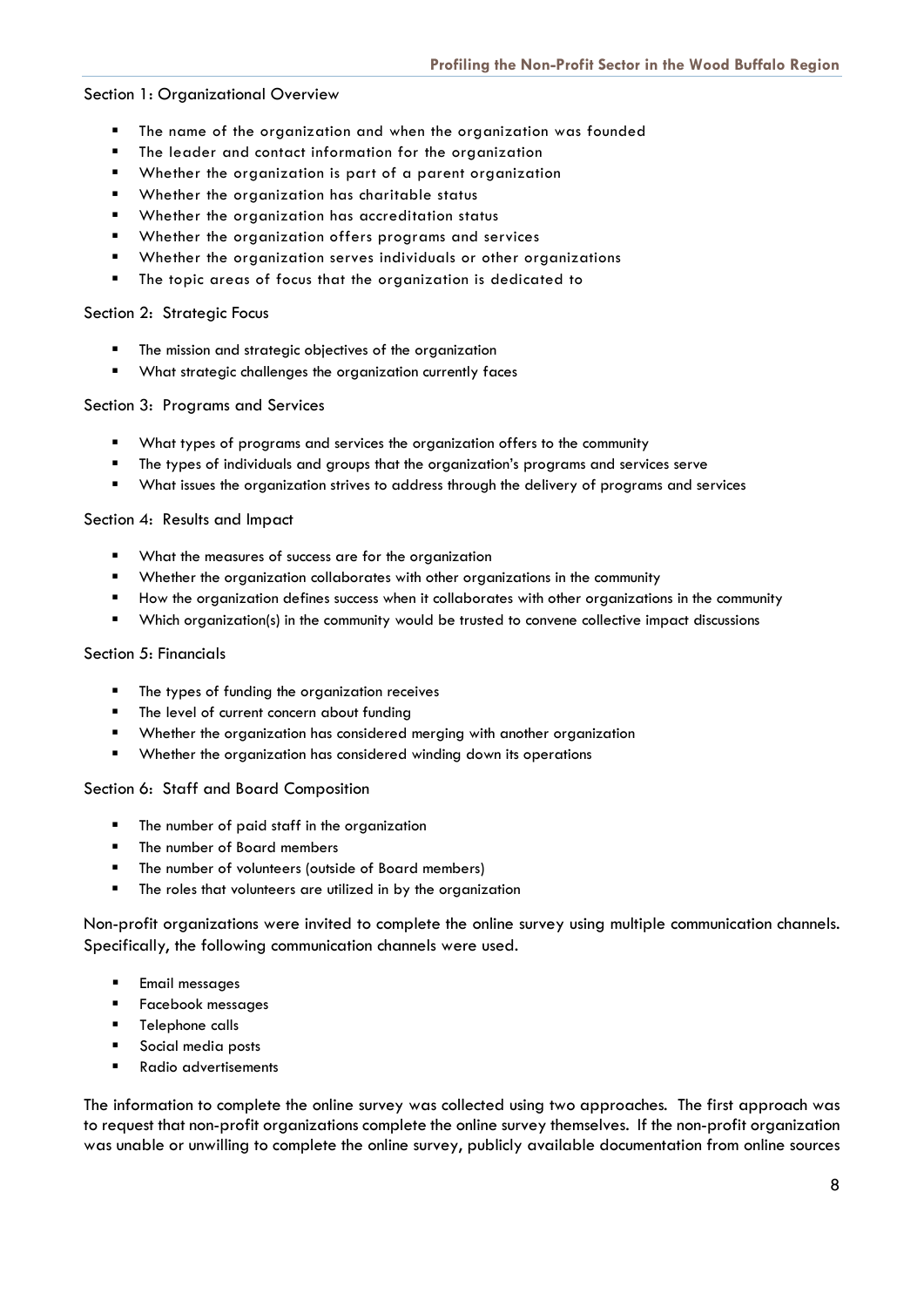(e.g., websites, social media postings, reports) was rigorously reviewed and relevant information was extracted to complete as much of the online survey as possible.

# **Research Results**

A proportion of the data collected during this research study was provided by non-profit organizations through direct completion of the online survey. The online survey was fully completed by 52 (11%) non-profit organizations. The data from the remaining 389 (89%) of non-profit organizations was collected through rigorous review and extraction of publicly available documentation from online sources. Whenever possible, all the results reported below are a compilation of non-profit organization reported and extracted from online sources data. However, in circumstances where data could not be located and extracted from online sources, results are from the surveys completed by non-profit organizations themselves. A footnote will be used to highlight these circumstances.

# ORGANIZATIONAL OVERVIEW

# **Active and Inactive Non-Profit Organizations**

342 (78%) of the 441 non-profit organizations in the Wood Buffalo Region were active. The remaining 99 (22%) of non-profit organizations were inactive.

# **Active Non-Profit Organizations' Membership in a Larger, Parent Organization[2](#page-10-0)**

46% of active non-profit organizations are members of a larger, parent organizations. The remaining 54% of active non-profit organizations are not members of a larger, parent organization.

# **Active Non-Profit Organizations with Charitable Status**

120 (35%) active non-profit organizations have charitable status.

# **Active Non-Profit Organizations with Accreditation Status2**

25% of active non-profit organizations have been accredited by a nationally recognized accreditation body. Organizations with accreditation status tend to identify strengths and gaps in programming more consistently, mitigate safety risks, have stronger communication, and staff empowerment<sup>[3](#page-10-1)</sup>. 77% of active non-profit organizations with accreditation status have been accredited by Imagine Canada. The remaining 23% of active non-profit organizations with accreditation status did not share who they have been accredited by. 75% of active non-profit organizations have not been accredited by a nationally recognized accreditation body.

# **Active Non-Profit Organizations Offering Programs and Services**

Of the 342 active non-profit organizations, 236 (69%) indicated that they provide programs and services directly to Wood Buffalo Region residents.

# **Target Served by Active Non-Profit Organizations2**

82% of active non-profit organizations target individuals when delivering programs and services. 2% of active non-profit organization target other organizations when delivering programs and services. 21% of active non-profit organization target both individuals and other organizations when delivering programs and services.

<span id="page-10-0"></span><sup>&</sup>lt;sup>2</sup> Results only from online surveys completed by non-profit organizations themselves. Only response percentages are reported.

<span id="page-10-1"></span><sup>3</sup> *Top 5 Benefits of Accreditation*. Accreditation Canada. 2021.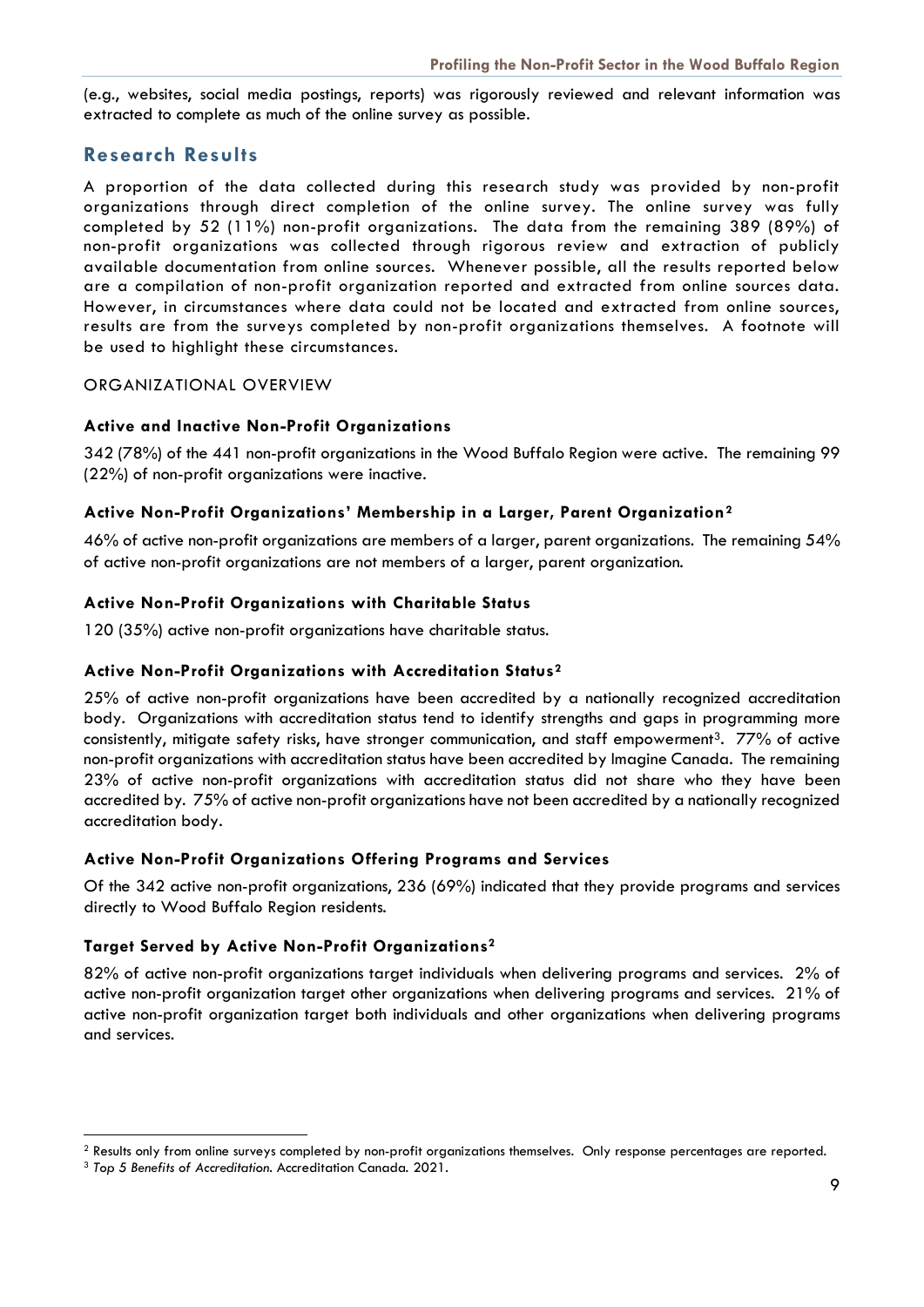# **Active Non-Profit Organizations' Topic Areas of Focus**

Organizations were asked to identify their topic areas of focus. Fourteen topic areas of focus were presented. These topic areas of focus were consistent with the topic areas of focus in the 2003 national survey of non-profit and voluntary organizations. Definitions for these topic areas of focus are presented in the table below.

| TABLE 2: ALPHABETICAL TOPIC AREAS OF FOCUS DEFINITIONS |  |
|--------------------------------------------------------|--|
|--------------------------------------------------------|--|

| <b>Topic Area of Focus</b>           | <b>Definition</b>                                                  |
|--------------------------------------|--------------------------------------------------------------------|
| Arts and culture                     | Visual or performing arts, historic or literary societies, as well |
|                                      | as museums, zoos, and aquariums                                    |
| Business or professional association | Regulating or promoting the interests of specific professions,     |
|                                      | branches of business or groups of employees                        |
| Community and economic development   | Development of infrastructure, financial services such as          |
|                                      | credit associations, entrepreneurial training, employment          |
|                                      | training, and vocational counselling                               |
| Education                            | Providing formal educational programs                              |
| Environment                          | Protection and beautification of the natural environment, animal   |
|                                      | protection and veterinary services                                 |
| Heath and mental health              | Providing health care and public health and wellness education     |
| Housing and community development    | Providing housing, housing services, housing management, and       |
|                                      | operating community or neighbourhood organizations                 |
| Human and social services            | Delivery of programs and services that respond to, alleviate, or   |
|                                      | eliminate issues cause human distress and suffering or social      |
|                                      | barriers or discord                                                |
| Human rights                         | Promoting or preserving individual human rights and civil          |
|                                      | liberties                                                          |
| Information and communications       | Media and communications                                           |
| Law, advocacy, and politics          | Advocacy on behalf of a specific cause or group, legal services,   |
|                                      | crime prevention, victim services, offender rehabilitation, and    |
|                                      | politics                                                           |
| <b>Public affairs</b>                | Government relations, issue management, corporate and social       |
|                                      | responsibility,<br>information<br>dissemination, and<br>strategic  |
|                                      | communications                                                     |
| Religion                             | Religious congregations, or organizations supportinga religious    |
|                                      | congregation, but not religiously inspired groups that focus on    |
|                                      | some other type of activity, such as international development     |
| Sports and recreation                | Providing opportunities for sports and recreation, tourism, and    |
|                                      | service clubs                                                      |

Organizations were allowed to choose more than one topic area of focus. For 131 (38%) of the non-profit organizations only one topic area of focus was identified. For the remaining 211 (62%) non-profit organizations more than one topic area of focus was identified. The top six areas of focus for non-profit organizations were human and social services, sports and recreation, education, religion, health and mental health, and arts and culture. All topics of focus are presented in the table below.

# TABLE 3: TOPICS OF FOCUS

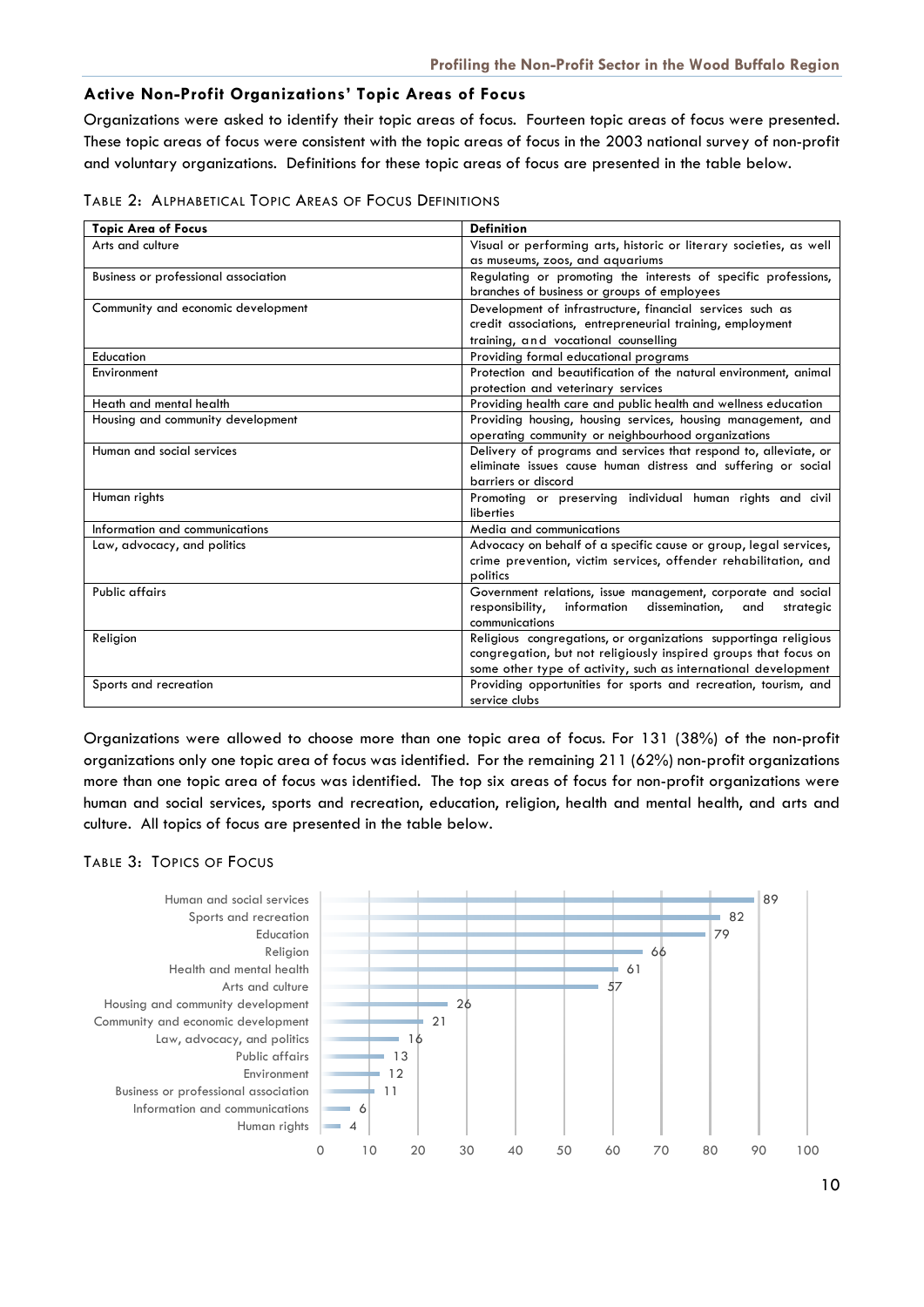# **Strategic Focus**

# **Missions and Strategic Objectives of Active Non-Profit Organizations**

# **Missions**

320 (94%) active non-profit organizations have developed mission statements. It was not possible to identify how recently these organizations updated their mission statement though. The missions that these organizations are striving to achieve vary widely. However, common themes are identifiable in these missions. These common themes are listed below, by topic area of focus.

# **Human and Social Services**

- **Providing supports to individuals living in conditions that result in increased vulnerability**
- Helping individuals develop knowledge and skills that will allow them to improve their lives
- Offering access to opportunities and experiences that positively change how individuals view themselves, others, and the environments and circumstances that they in
- Ensuring that all members of the community have barrier free access to programs and services
- Encouraging thoughts, behaviours, and emotions that foster healthy development across the lifespan

# **Sports and Recreation**

- Building awareness and interest in a diverse array of sports and recreational activities
- Encouraging all individuals to seek out and participate in sports after the lifespan
- **F** Fostering healthy, active lifestyles amongst all members of the community
- Strengthening individuals' health, wellness, and resiliency through physical activity
- Mentoring individuals to become better leaders through sports and recreational activities
- Developing discipline, respect, team-work, and other life skills through participation in sports
- **•** Creating safe environments that allow community members to connect, socialize, and have fun

# **Education**

- **Providing all community members with barrier free access to educational opportunities**
- Encouraging self-reflection, exploration, and the development of a growth mindset
- Promoting thoughtful examination of new information, resources, and knowledge
- Structuring and offering learning activities for individuals of all ages and all levels of need
- Building curricula that is diverse and able to meet the learning needs of individuals with diverse personal and professional backgrounds
- Building confidence, competence, and self-efficacy through education

# **Religion**

- **E** Creating welcoming environments and facilitating worship
- **Teaching the doctrine and values of religious denominations**
- **Helping members of the community gather and establish social bonds**
- **Providing support to individuals in need within the community**

# **Health and Mental Health**

- **IDENTIFY IDENTIFY IS CONTING TO A THE IDENTIFY A LOCAL THE IDENTIFY AND MOTHLY CONTIFY IS CONTIFY** and mortality
- Ensuring ease of access to health and mental health programs and services
- Assessing health and mental health needs to ensure effective treatment
- Treating all forms of health and mental health issues using evidence-based approaches
- Placing the patient at the centre of all health and mental health care decisions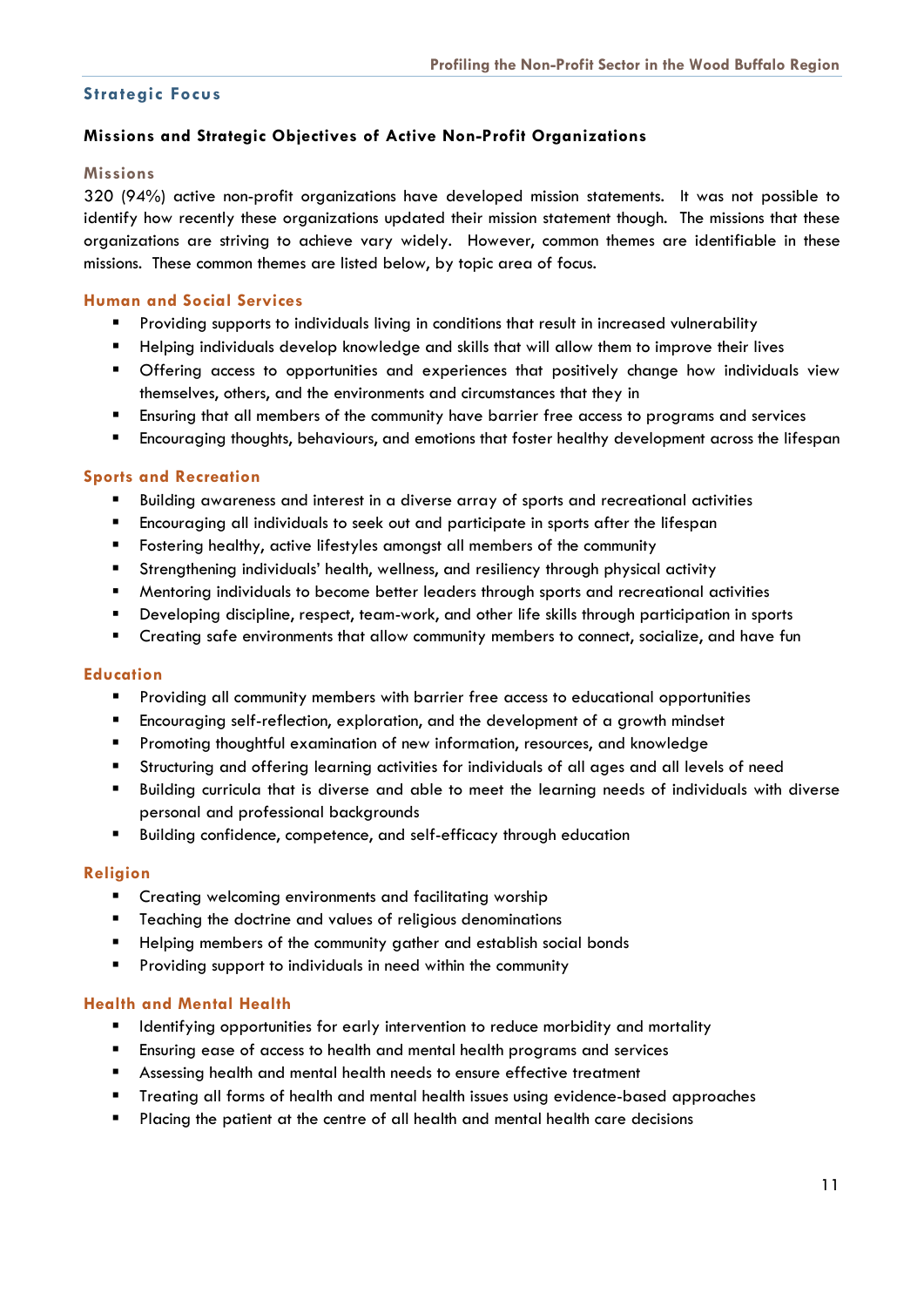# **Arts and Culture**

- Support growth and success of the arts in community
- Develop and grow a strong and passionate community of artists
- Celebrate culture and cultural diversity
- **E** Create platforms for multicultural engagement and networking
- Enhance the community and build meaningful relationships through arts and culture
- Educate, inform, and inspire the community through artistic expression
- **Stimulate creativity and generate fun for all**

# **Strategic Objectives**

The strategic objectives that active non-profit organizations utilize to advance their missions are unclear. Few organizations that completed the online survey themselves provided their strategic objectives.

For other organizations, publicly available documentation from online sources did not contain their strategic objectives. Either these organizations have not developed strategic objectives, or they have decided not to share them openly at this time.

# **Strategic Challenges Currently Faced Active Non-Profit Organizations2**

58% of active non-profit organizations that completed the online survey themselves shared insights into their current strategic challenges. 80% of these active non-profit organization indicated that funding and availability of resources was a current strategic challenge. 40% of these active non-profit organization indicated that accessing volunteers to support governance and operations was a current strategic challenge. 33% of these active non-profit organization indicated that communications and awareness building was a current strategic challenge. All strategic challenges identified are summarized in the table below.

#### $\frac{70}{6}$ 10% 13% 17% 23% 23% 33% 40% 80% 0% 10% 20% 30% 40% 50% 60% 70% 80% 90% Advocacy Program development and implementation Evaluating the impact of programs Recruiting and retaining qualified staff Strategic planning and risk management Building partnerships and collaboration Communications and awareness building Accessing volunteers to support governance and operations Funding and availability of resources

TABLE 4: CURRENT STRATEGIC CHALLENGES

The current strategic challenges identified by active non-profit organizations in this research study expand compliment the current strategic challenges shared by non-profit organizations contributing to the research conducted by the Alberta Non-Profit Network (ABNN)<sup>[4](#page-13-0)</sup> cited earlier. Again, ABNN's research was focused on understanding the challenges experienced by non-profit organizations due to the COVID-19 pandemic.

<span id="page-13-0"></span><sup>4</sup> *The Impact of COVID-19 on Alberta's Non-Profit and Voluntary Organizations.* Alberta Non-Profit Network. 2020.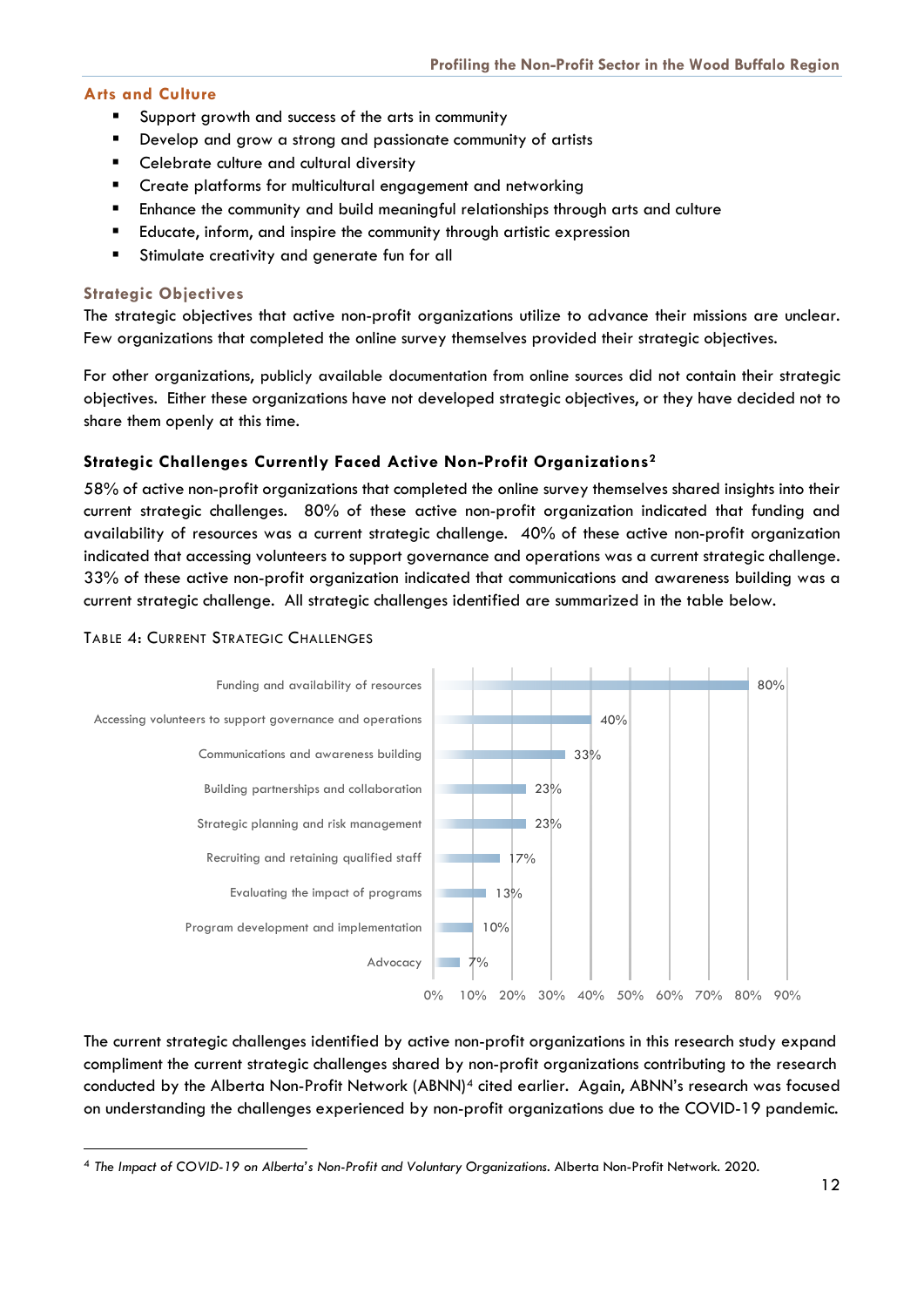The top five current challenges cited in the ABNN study were as follows.

- Challenges related to staff and volunteers needing to work remotely
- **Disruption of service to clients and communities**
- **Adjusting in-person events to a virtual platform**
- Staff absences due to childcare requirements such as daycare and school closures
- Reduced revenue from fundraising (e.g., cancelled events, donations)

The top five anticipated future challenges cited in the ABNN study were as follows.

- **EX Concern over low financial reserve**
- $\blacksquare$  Increased demand for supports/services from clients and communities
- **Reduced hours for staff due to budget constraints**
- **Difficulty engaging volunteers**
- Reduced revenue from earned income (e.g., sales or fees)

#### **Programs and Services**

#### **Individuals and Groups Active Non-Profit Organizations' Programs and Services Serve**

As noted earlier, of the 342 active non-profit organizations, 236 (69%) indicated that they provide programs and services to directly Wood Buffalo Region residents. These organizations offer a diverse array of programs and services. The remaining 106 (31%) did not indicate that they provide programs and services directly to Wood Buffalo Region residents. At present, it is unclear what activities these organizations invest their resources in.

The types of individuals and groups served by the programs and services that these organizations offer were grouped into categories and listed below. These categories are listed in alphabetical order. Please note that not all active non-profit organizations that indicated they provide programs and services shared the types of individuals and groups served.

- Artists and musicians
- Athletes
- Children including infants and toddlers, adolescents, parents, and families
- **Immigrants and refugees**
- **Indigenous peoples**
- $\blacksquare$  Individuals with health issues and disabilities
- **Individuals with mental health and addictions issues**
- **Individuals with social barriers** (i.e., low-income, lack of employment, legal issues, housing issues, food insecurity)
- Seniors and their caregivers

# **Results and Impact**

#### **Active Non-Profit Organizations' Measures of Success2**

29% of active non-profit organizations that completed the online survey themselves shared their organization's measures of success. For these organizations, success was measured by assessing the degree of positive change or growth that the individuals who participated in programs and services experienced after receiving support. Many of these organizations also noted that they struggle to consistently define measures of success and would like to enhance their evaluation capacity in the future.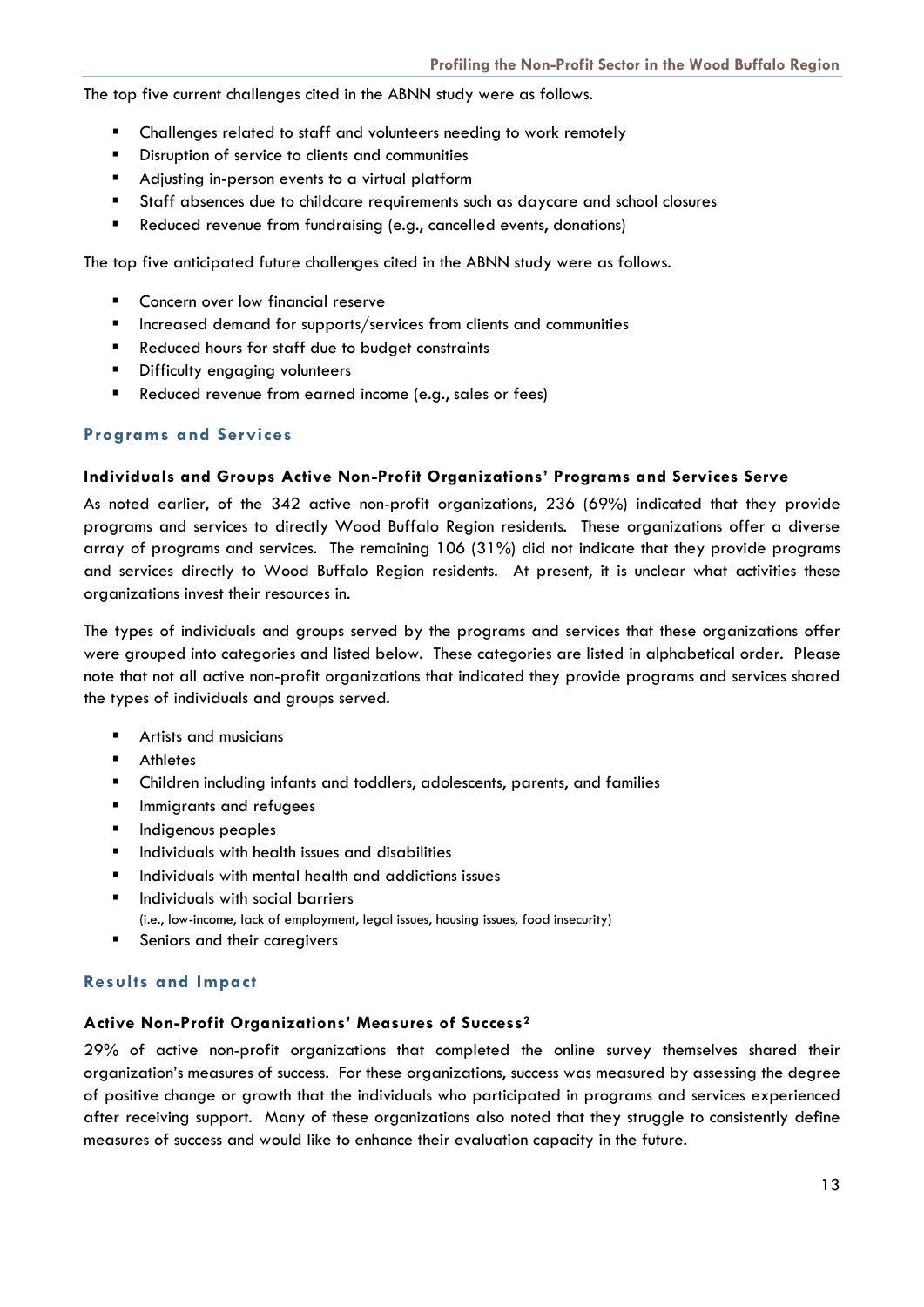# **Whether Active Non-Profit Organizations Collaborate with Other Organizations2**

37% of active non-profit organizations that completed the online survey themselves shared whether they collaborate with other organizations. 95% of these organizations indicated they do collaborate with other organizations. This information is summarized in the table below.

TABLE 5: COLLABORATION WITH OTHER ORGANIZATIONS



# **How Active Non-Profit Organizations Define the Success of Collaboration2**

The 37% active non-profit organizations that indicated they do collaborate with other organizations shed light on how they define the success of their collaborations.

79% of these organizations believe that their collaborations are successful when participants have a shared vision for change, including a common understanding of the problem and a joint approach to solving it through agreed upon actions.

74% of these organizations believe that their collaborations are successful when consistent and open communication occurs across the many players and among external stakeholders to build trust, assure mutual objectives, and create common motivation.

58% of these organizations believe that their collaborations are successful when a learning culture is embedded into the collaboration and participant activities are differentiated while still coordinated through a mutually reinforcing plan of action.

Two other indicators of successful collaborations identified were as follows.

- 1. The presence of dedicated staff and strong leaders who serve as the backbone for the collaboration and coordinate participating organizations and agencies.
- 2. Data is collected and results are measured consistently across all participants to ensure that efforts remain aligned, and participants hold each other accountable.

# **Organizations Trusted to Convene Collective Impact Discussions2**

31% of active non-profit organizations that completed the online survey themselves identified an organization that they would trust to convene community-level discussions about collective impact. This was an open-ended response question, and no options were provided. 81% identified FuseSocial, 13% identified the Arts Council of Wood Buffalo, and 6% identified the Wood Buffalo Food Bank.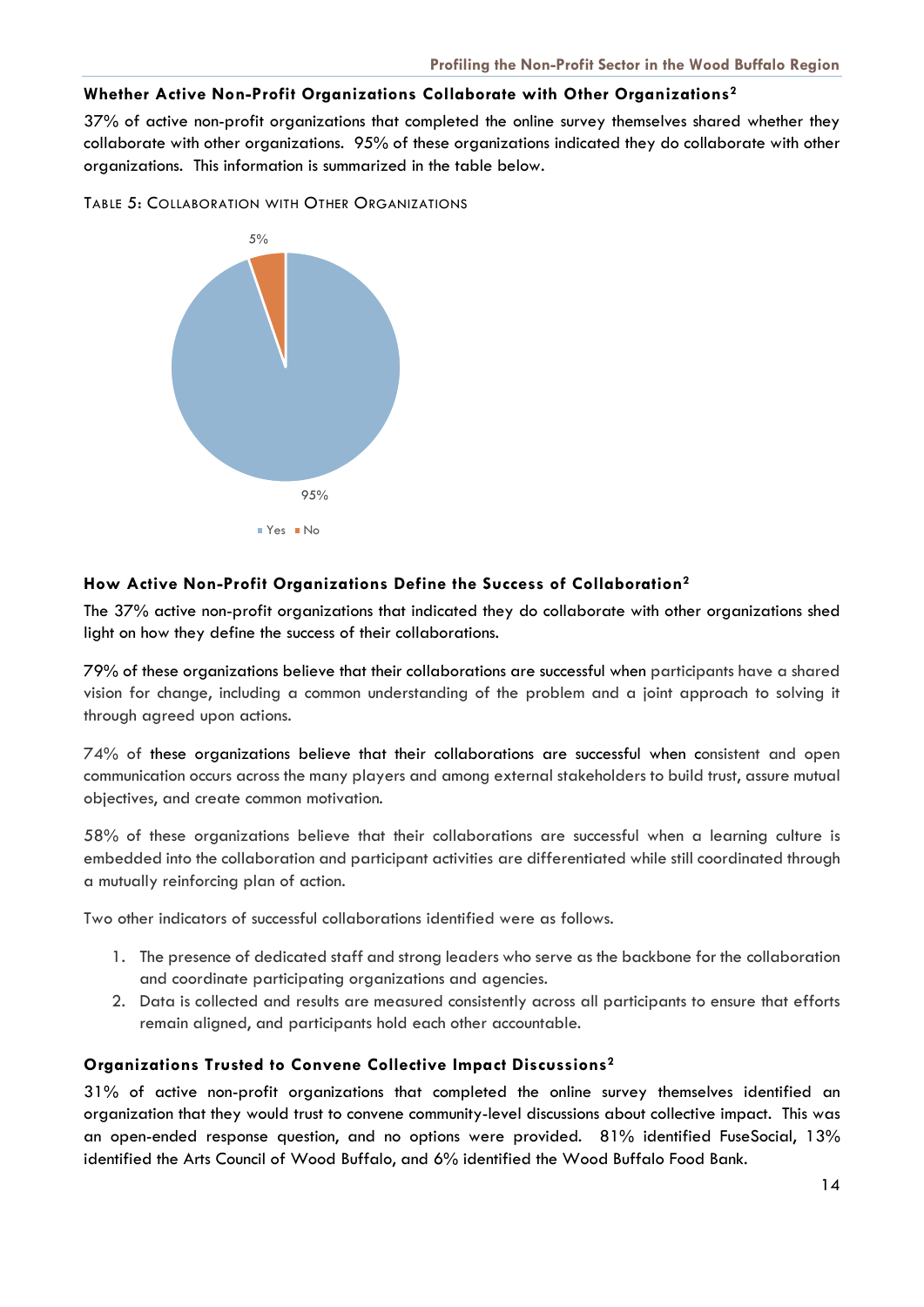# **Financials**

# **Types of Funding Received by Active Non-Profit Organizations2**

50% of active non-profit organizations that completed the online survey themselves shared they types of funding that they receive. 65% of these active non-profit organizations are funded through individual donations. 62% of these active non-profit organizations are funded through corporate donations. 46% of these active non-profit organizations are funded through corporate sponsorships and municipal government funding. All types of funding received is summarized in the table below.



#### TABLE 6: TYPES OF FUNDING RECEIVED

# **Active Non-Profit Organizations' Level of Concern About Funding2**

52% of active non-profit organizations that completed the online survey themselves shared their level of concern about funding. Most organizations expressed some level of concern about funding, with the majority indicating that their level of concern is high. One organization stated, "2022 onward will be challenging as our needs increase but revenue streams and personal donations dwindle." This information is summarized in the table below.



Table 7: Level of Funding Concern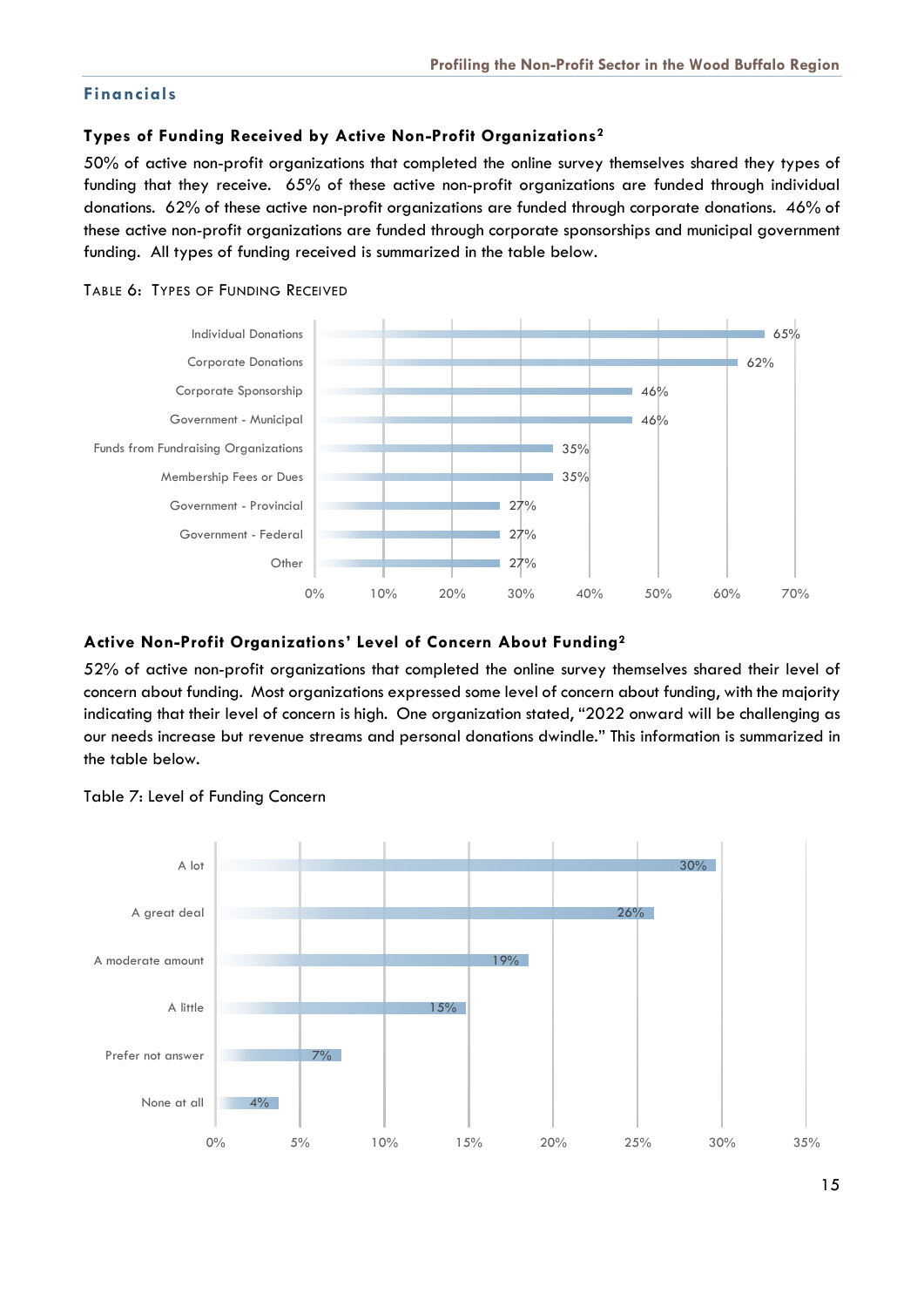# **Whether Active Non-Profit Organizations Have Considered Mergers2**

52% of active non-profit organizations that completed the online survey themselves shared whether they have considered merging with another organization. 22% of these organizations indicated that they have considered merging with another organization. The remaining 78% organizations indicated that they have not considered merging with another organization. This information is summarized in the table below.



TABLE 8: ORGANIZATIONS CONSIDERING MERGERS

# **Whether Active Non-Profit Organizations Have Considered Winding Down Operations2**

52% of active non-profit organizations that completed the online survey themselves shared whether they have considered winding down their operations. 22% of these organizations indicated that they have considered winding down their operations. The remaining 78% organizations indicated that they have not considered winding down their operations. This information is summarized in the table below.

TABLE 9: ORGANIZATIONS CONSIDERING WINDING DOWN OPERATIONS

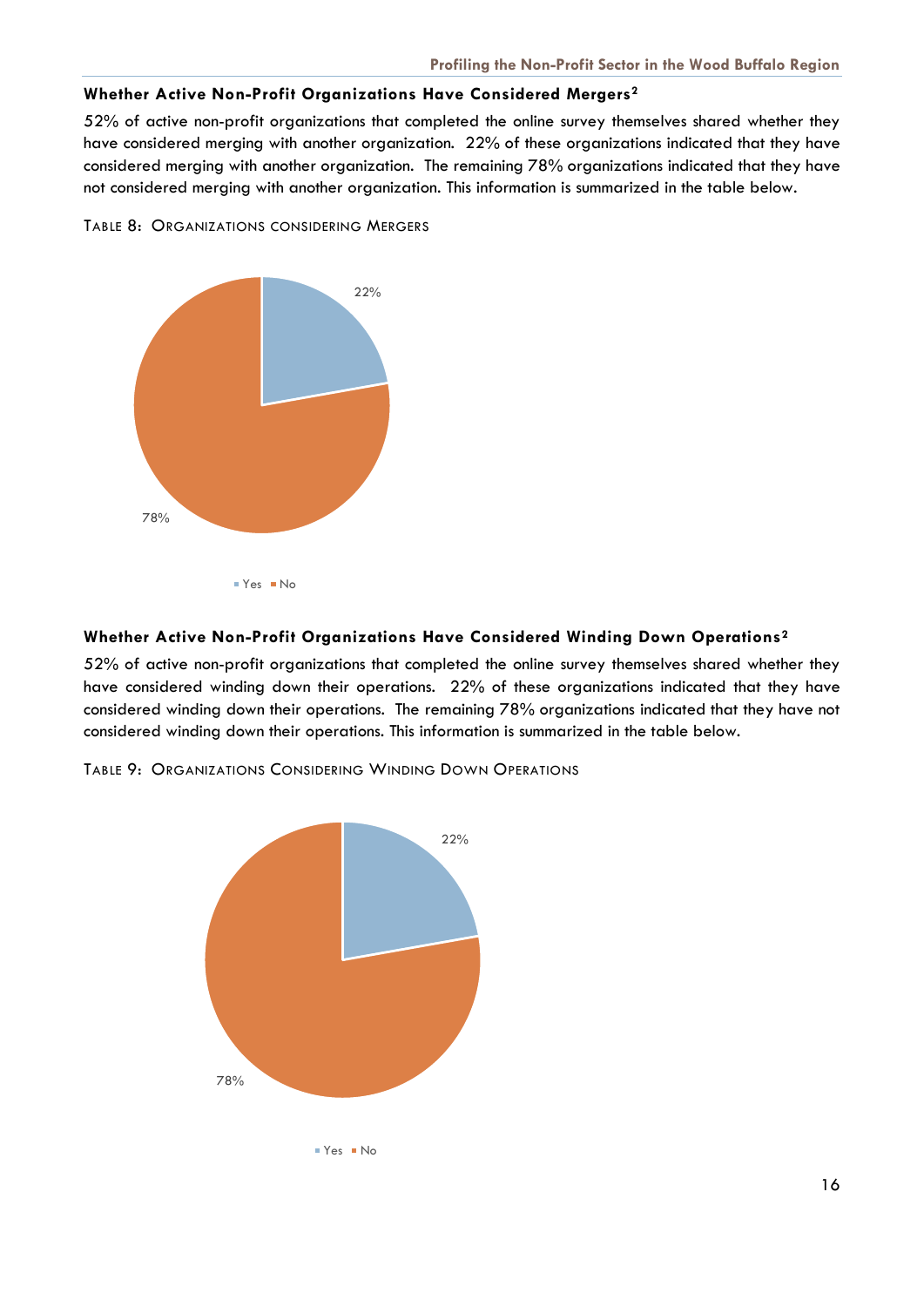# **Staff and Board Composition**

# **Active Non-Profit Organizations' Paid Staff2**

48% of active non-profit organizations that completed the online survey themselves shared how many fulltime and part-time staff they employ. This information is summarized in the tables below.







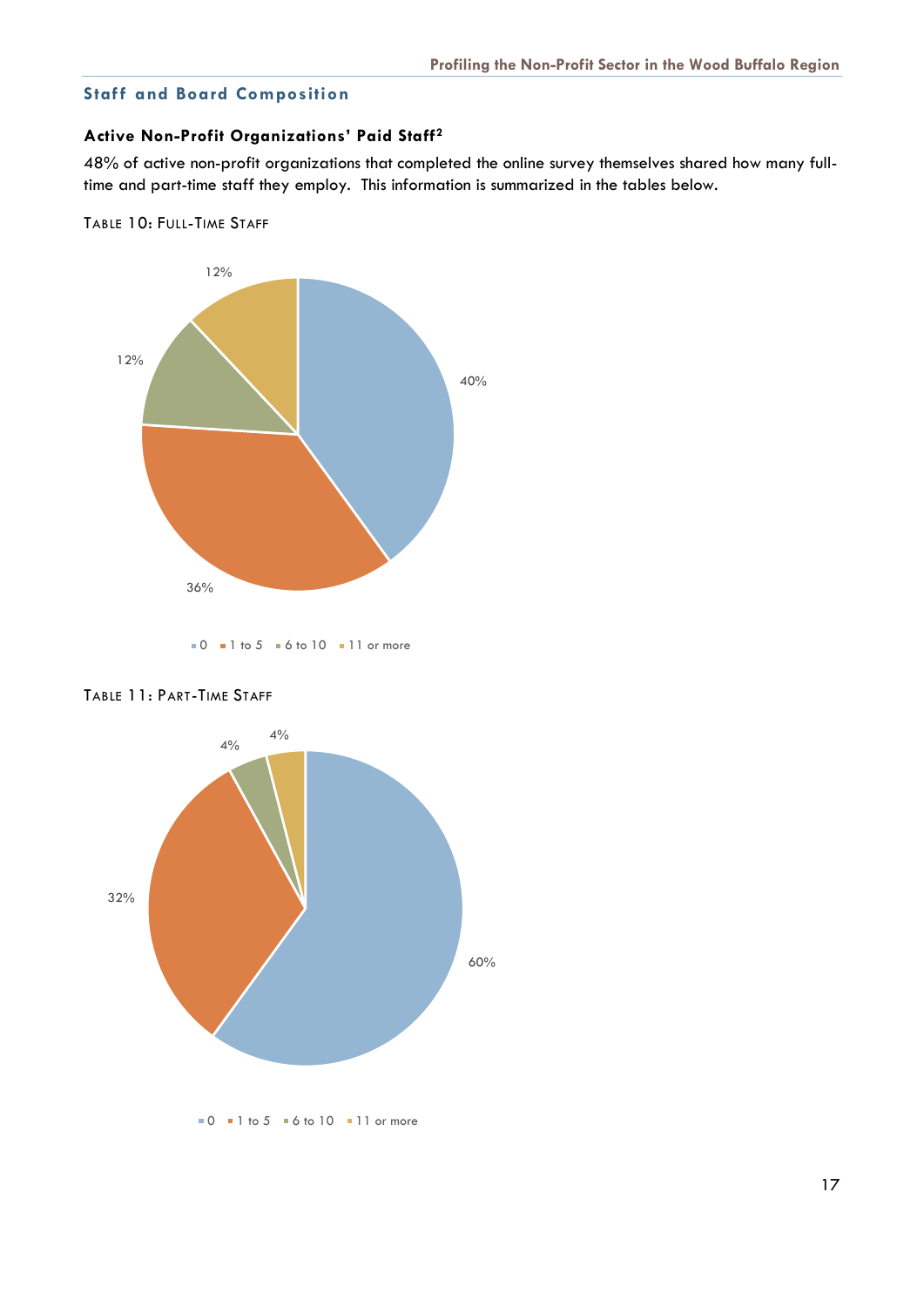The proportion of full-time and part-time paid staff reported by active non-profit organizations are consistent with the information reported about non-profit organizations in the recent Fort McMurray Wood Buffalo labour study<sup>[5](#page-19-0)</sup>. A total of 46 organizations that contributed to this labour study identified as nonprofit organizations.

#### **Active Non-Profit Organizations' Board of Directors2**

50% of active non-profit organizations that completed the online survey themselves shared how many individuals sit on their Board of Directors. This information is summarized in the table below.

TABLE 12: BOARD OF DIRECTORS



# **Active Non-Profit Organizations' Volunteers (number, roles)2**

50% of active non-profit organizations that completed the online survey themselves shared how many volunteers their organization utilizes on regular basis. This information is summarized in the table below.



TABLE 13: VOLUNTEERS

<span id="page-19-0"></span><sup>5</sup> *Fort McMurray Wood Buffalo Labour Study.* Fort McMurray Wood Buffalo Economic Development & Tourism. 2021.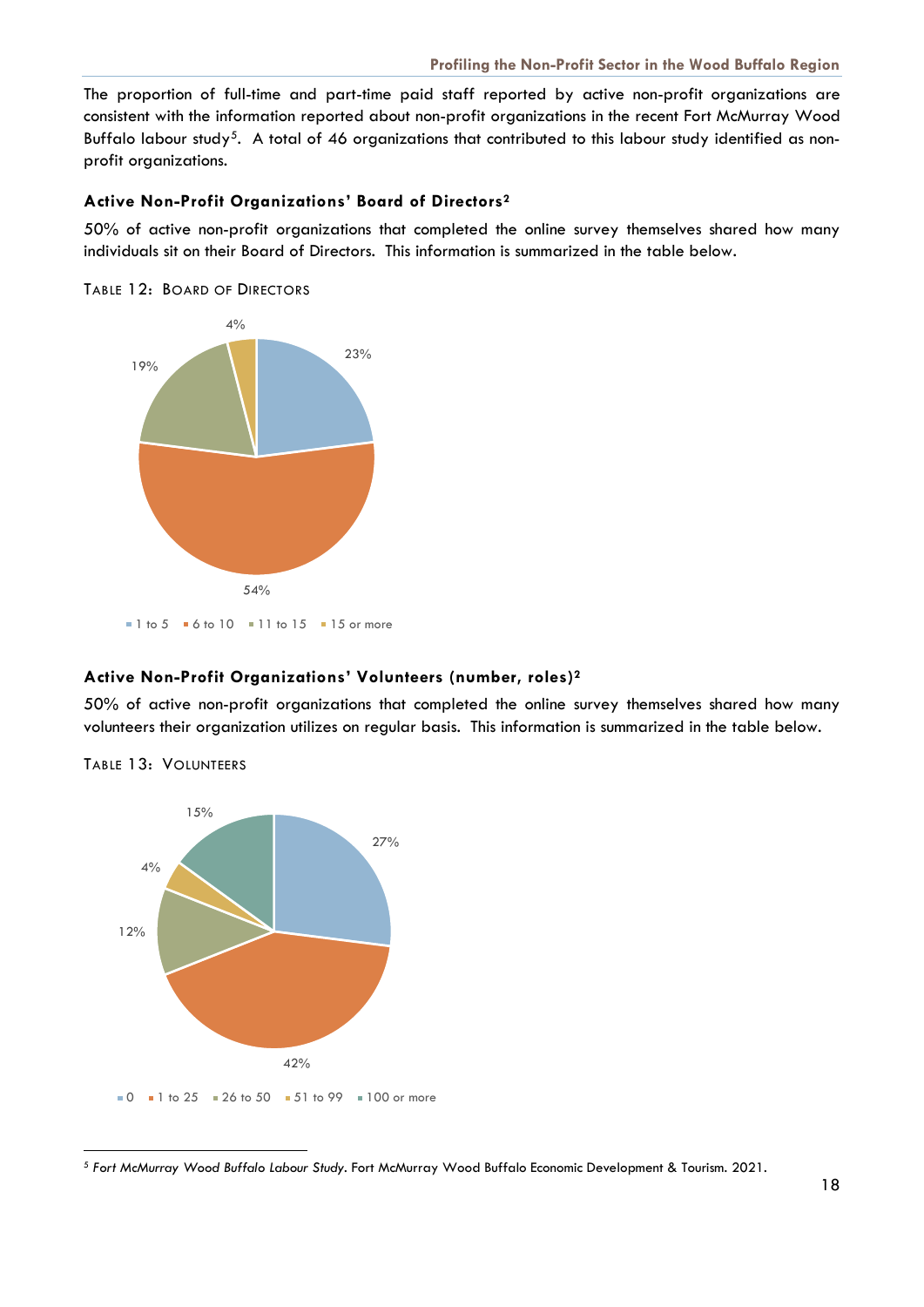# Organizations that utilize volunteers do so in the following ways.

- 
- 
- **Transportation Project support**
- 
- Mentoring **Events** support
- **Facility maintenance Community Community** Program and service support
	-
	- Fundraising Communications and social media support

# **Research Conclusions**

The purpose of this research study was to develop a clear and comprehensive profile of the non-profit sector in the Wood Buffalo Region. The current research study was needed for two reasons. First, no such profile has been developed for the Wood Buffalo Region. Second, there has been a significant amount of change in the non-profit sector in the Wood Buffalo Region over the past five years. FuseSocial commissioned this research with the full appreciation that it would likely be difficult to create a full and comprehensive profile through one research study. FuseSocial also recognized that asking all organizations in the non-profit sector to collectively invest in this research and actively support the development of a profile that has never existed before is unfamiliar and may met with distrust or disinterest. However, the benefits envisioned for the nonprofit community in the Wood Buffalo Region were strong enough to motivate FuseSocial to proceed with this research study.

441 registered non-profits organizations in the Wood Buffalo Region were identified. 342 of these organizations were currently active and operating in the community. These 342 organizations were asked to provide information about their structures, strategies, programs, measures, and human and financial resources using an online survey. 11% of these organizations shared this information by completing the online survey themselves. The remaining 89% of these organizations' information was extracted from publicly available documentation from online sources.

The information gathered during this research study is useful and has begun to clarify how the non-profit sector in the Wood Buffalo Region is structured. As a result of this study, the following is now known about the non-profit sector in the Wood Buffalo Region.

- The number of active and inactive non-profit organizations
- **F** The proportion of active non-profit organizations with charitable status
- **The number of active non-profit organizations that provide programs and services to residents**
- **The topics of focus for active non-profit organizations**
- **The common themes in the mission statements of active non-profit organizations**
- The types of individuals and groups supported by the programs and services that active non-profit organizations offer

As expected prior to the implementation of this research study more information is needed in a few important domains. Thus, it is recommended that additional research be carried out to develop a deeper understanding of the following items.

- **The key strategic challenges that active non-profit organizations are currently facing**
- How active non-profit organization define and measure the impact of their programs and services
- How active non-profit organizations collaborate with other organizations and assess the impact of these collaborations
- Whether active non-profit organizations wish to formally partner with other organizations to leverage collective human and financial resources, reduce program and service redundancies, and eliminate program and service gaps
- Additional insights into the financial circumstances of active non-profit organizations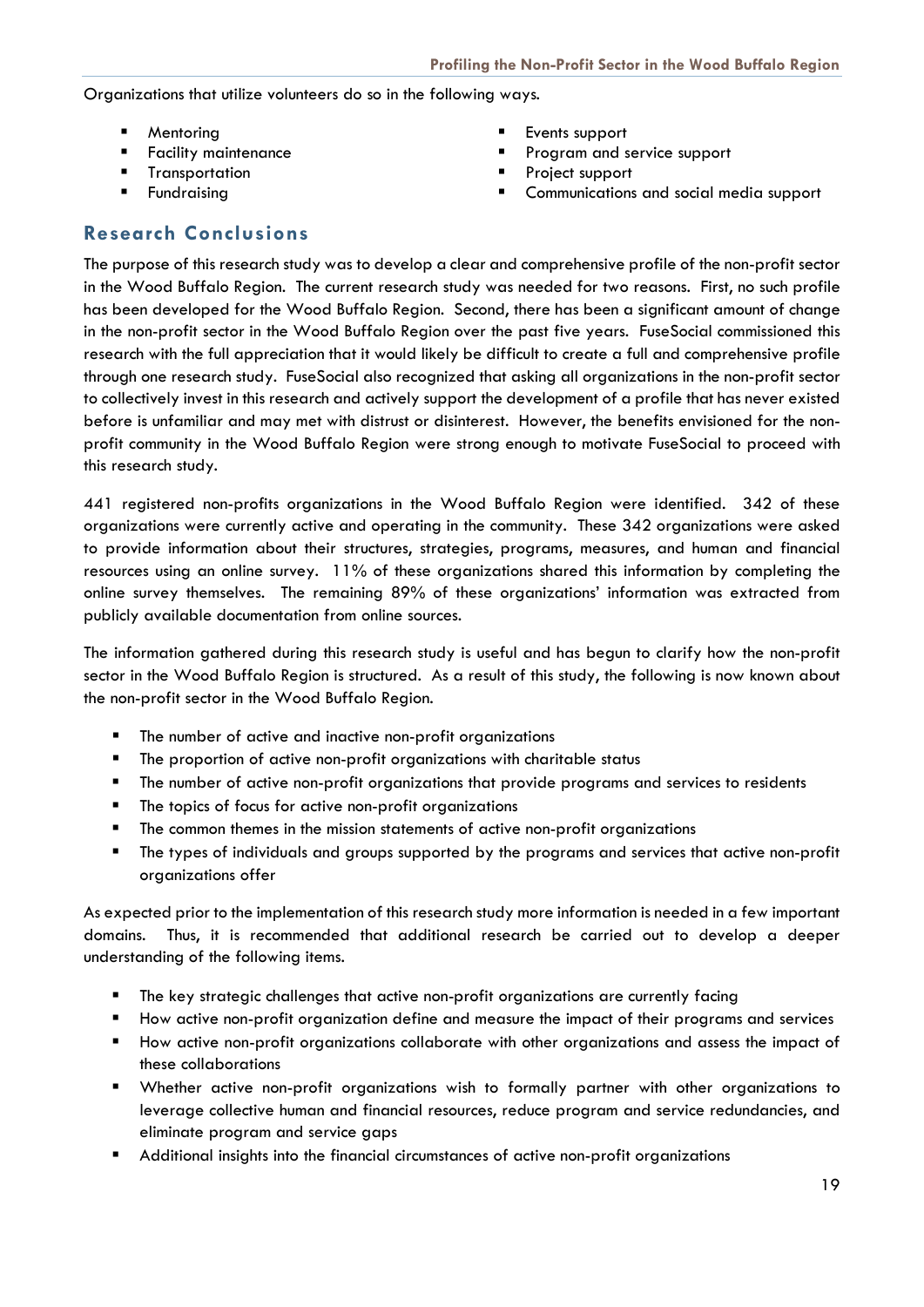Detailed information about the staffing composition and volunteer base of active non-profit organizations

# SECTION 4: MOVING FORWARD

The additional research necessary to develop a deeper understanding of the items listed has already begun. During preparations for the inaugural Wood Buffalo Non-Profit Sector Summit, the design consultancy that FuseSocial, though its collaboration with the Wood Buffalo Community Foundation and United Way Fort McMurray and Wood Buffalo, contracted to support this summit, Overlap Associates, conducted interviews with 13 key stakeholders in the sector. These stakeholders shared insights into the challenges and obstacles that organizations in the non-profit sector are facing. Specific challenges noted were as follows.

- 1. Sector competition and tension for funding interrupts collaboration opportunities.
- 2. Funding issues and processes are a large obstacle for organizations.
- 3. Organizations work in silos which is a barrier to collaboration.
- 4. Equitable practices are not integrated into sector processes and are exclusionary.
- 5. Lack of communication leaves room for ambiguity and negative perceptions of the sector.
- 6. Staff and organizations are burning out and need mental health support.
- 7. High turnover rates contribute to loss of knowledge and interruptions of work.
- 8. Sector relationships are fragile.
- 9. External influential barriers have been further heightened by the pandemic.
- 10. The sector is operating from a place of "survival", leading it to feel strong and resilient, but insecure.

Additional details can be found in Overlap Associates' insights summary report<sup>[6](#page-21-0)</sup>. These findings provide a strong starting point for the additional research that will be required to ensure that the profile of the nonprofit sector in the Wood Buffalo Region is as clear and comprehensive as possible.

<span id="page-21-0"></span><sup>6</sup> *Key Informant Engagement – Insights Summary.* Overlap Associates. 2021.